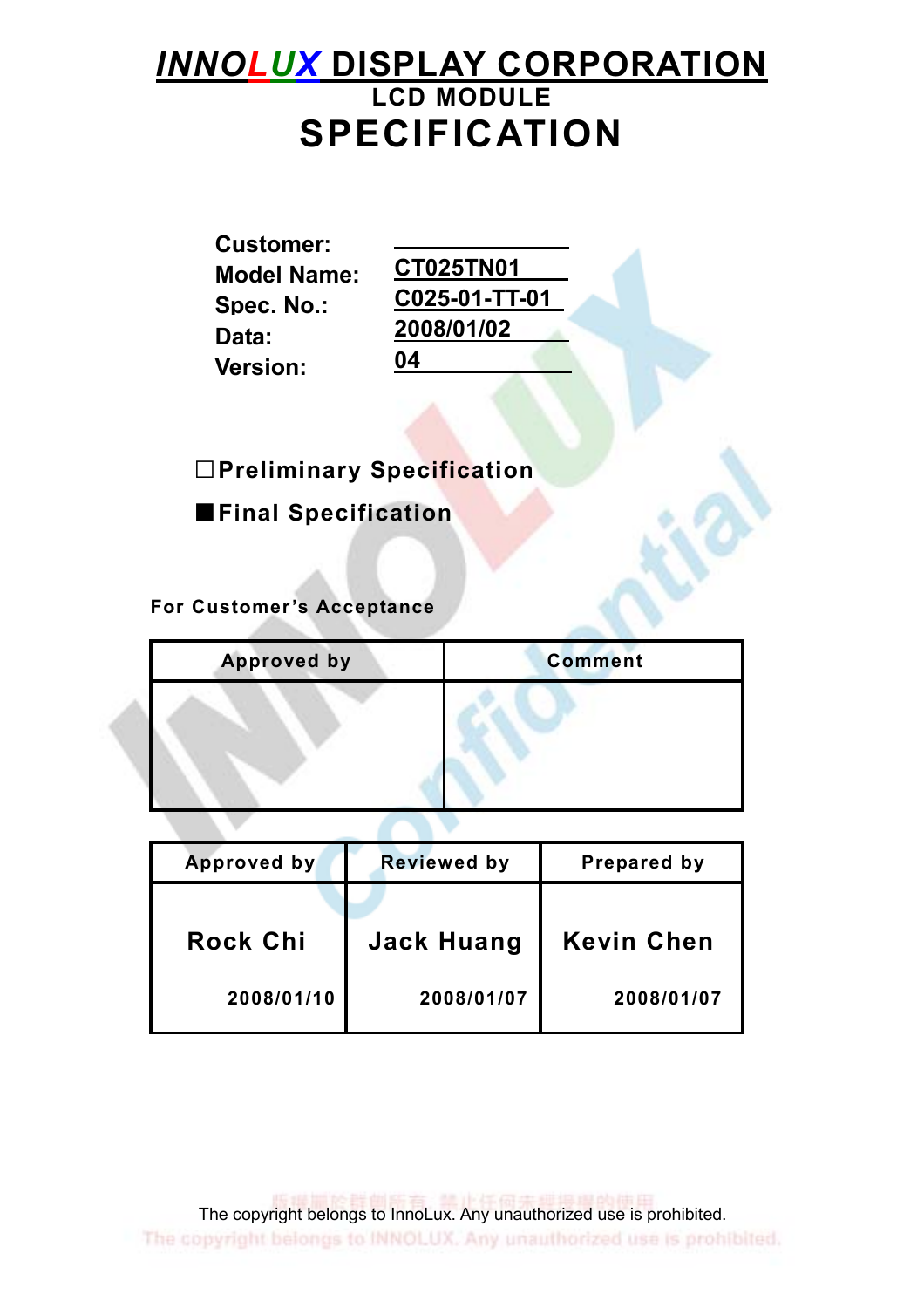Record of Revision

| Version       | <b>Revise Date</b> | Page           | Content                                                   |
|---------------|--------------------|----------------|-----------------------------------------------------------|
| Pre-SPEC 01   | 2007/02/16         | All            | Initial release                                           |
| 02            | 2007/02/27         | 1,6,13         | Color arrangement change to RGB-stripe                    |
| 03            | 2007/04/19         | $\overline{2}$ | Update Block Diagram                                      |
|               |                    | 3              | <b>Update Pin Assignment</b>                              |
|               |                    | 15             | <b>Update Mechanical Drawing</b>                          |
| 04            | 2007/06/15         | $\mathbf{1}$   | <b>Update General Specifications</b>                      |
|               |                    | $\overline{2}$ | Update Block Diagram                                      |
|               |                    | $5 - 9$        | <b>Update Electrical Specifications</b>                   |
|               |                    | 8              | <b>Update VDD</b>                                         |
|               |                    | 12             | Add the tolerance of the white Color chromaticity         |
|               |                    | 19             | Update the lable of Mechanical Drawing                    |
| Final-SPEC 01 | 2007/07/04         | 1              | <b>Update General Specifications</b>                      |
|               |                    | 3              | Modify Pin 7 from NC to VCOMH                             |
|               |                    |                | Add remark for pin 7 and pin 8                            |
|               |                    | 12             | Add Min. Values of Color Gamut                            |
|               |                    |                | Add Min. Values of Luminance Uniformity                   |
|               |                    |                | Add Min. Values of Viewing Angle                          |
|               |                    | 17             | <b>Update Note1 and Note2</b>                             |
|               |                    | 19             | Add DC number of the Mechanical Drawing                   |
|               |                    | 20,21          | <b>Add Package Drawing</b>                                |
| 02            | 2007/08/16         | 8              | Add Power on sequence                                     |
| 03            | 2007/12/07         | $\mathbf 1$    | <b>Modify Weight Specification</b>                        |
|               |                    | 14             | Modify Fig. 1 Definition of uniformity                    |
|               |                    | 16             | Modify Fig. 2 Definition of viewing direction for display |
|               |                    | 19             | <b>Modify Mechanical Drawing</b>                          |
|               |                    | 20             | <b>Modify Weight Specification</b>                        |
| 04            | 2008/01/02         | 19             | <b>Modify Mechanical Drawing</b>                          |
|               |                    |                |                                                           |
|               |                    |                |                                                           |
|               |                    |                |                                                           |
|               |                    |                |                                                           |
|               |                    |                |                                                           |

版權圖於群創所有, 禁止任何未經授權的使用

The copyright belongs to InnoLux. Any unauthorized use is prohibited. In the control of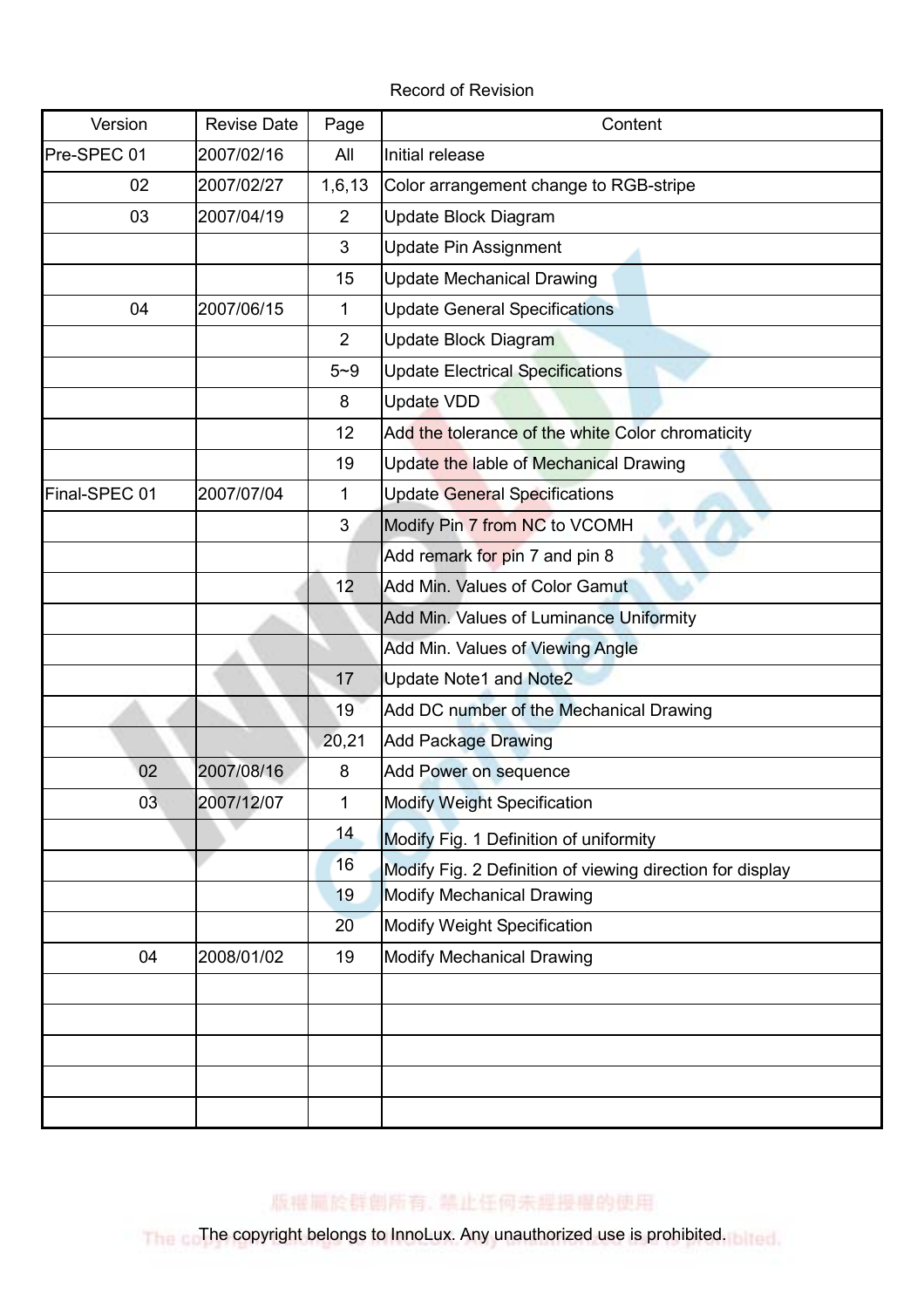| 1.             |  |
|----------------|--|
| 2.             |  |
| 3.             |  |
| 4.             |  |
|                |  |
|                |  |
|                |  |
|                |  |
|                |  |
|                |  |
|                |  |
|                |  |
| 5.             |  |
| 6.             |  |
| 7 <sub>1</sub> |  |
|                |  |
|                |  |
|                |  |
|                |  |
|                |  |
| 8              |  |
| 9              |  |
|                |  |
|                |  |
|                |  |
|                |  |

版權圖於群創所有, 禁止任何未經授權的使用

The copyright belongs to InnoLux. Any unauthorized use is prohibited. Med.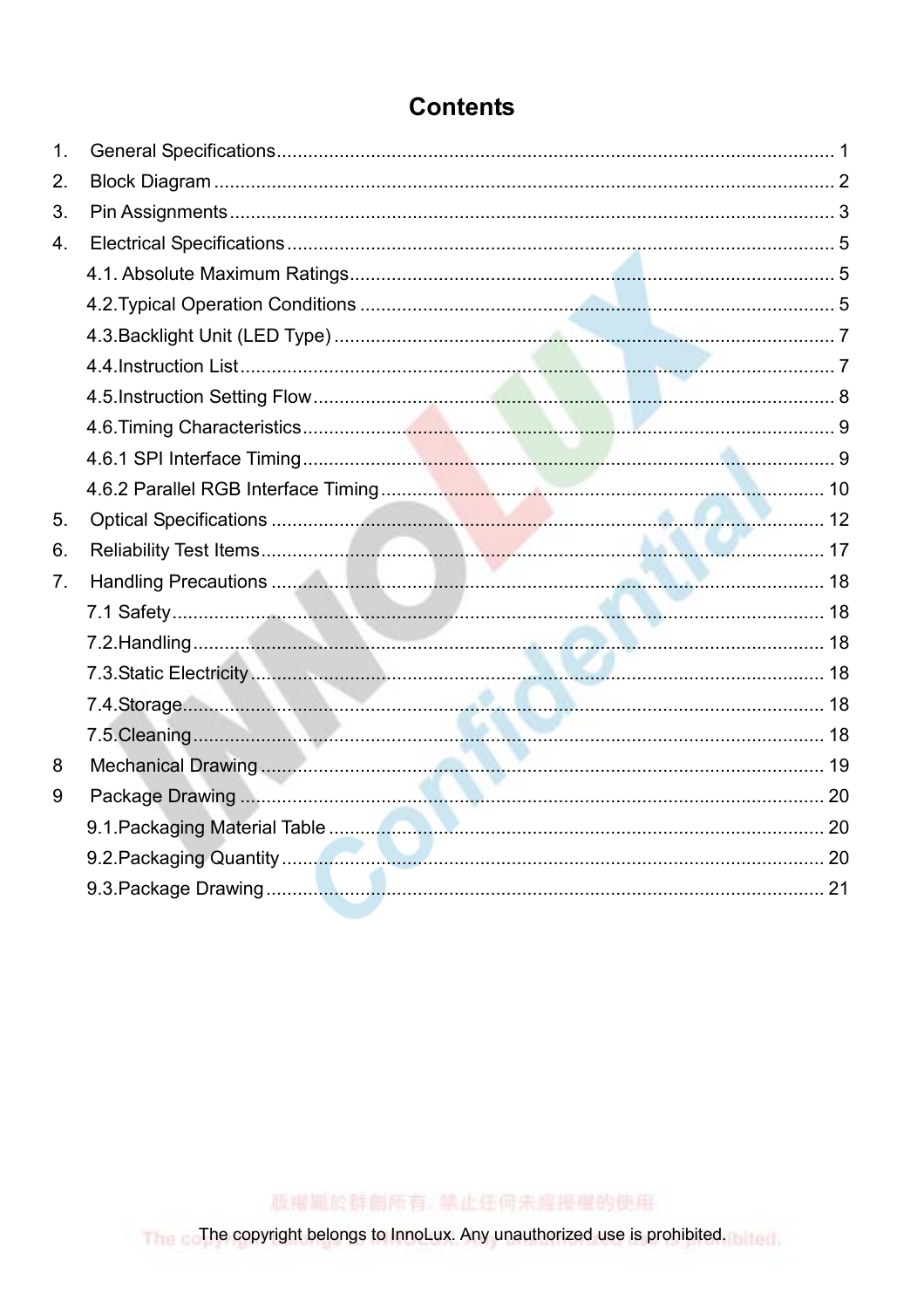## 1. General Specifications

### 1.1. Description

 The CT025TN01 is a color active matrix Thin Film Transistor (TFT) Liquid Crystal Display (LCD) that uses amorphous silicon (a-Si) TFT as a switching device. This module is composed of a single 2.5 inches transmissive type main TFT-LCD Panel. The resolution of the panel is 320x240 pixels and can display 262K color.

- 1.2. Features:
	- -TM type for main TFT-LCD panel
	- -One backlight with 3 white LED
	- -RGB interface
	- -Full, Still & Standby mode are available
- 1.3. Application:
	- -Display terminals for host computer
- 1.4. General Specifications

| No.             | Item                               | Specification                 | Unit  | <b>Remark</b> |
|-----------------|------------------------------------|-------------------------------|-------|---------------|
| 1               | <b>LCD Size</b>                    | 2.5 (diagonal)(landscape)     | Inch  |               |
| 2               | Panel Type                         | a-Si TFT                      |       |               |
| 3               | Resolution                         | 320(RGB) x 240                | Pixel |               |
| 4               | Display Mode                       | Normally white, Transmissive  |       |               |
| 5               | <b>Display Number of Colors</b>    | 262K                          |       |               |
| 6               | <b>Viewing Direction</b>           | 12 o'clock                    | ۰     | Note 1        |
| 7               | <b>Module Size</b>                 | 56.40(W) x 49.12(L) x 2.70(T) | mm    | Note 1        |
| 8               | <b>Active Area</b>                 | 49.92(W) x 37.44(L)           | mm    |               |
| 9               | <b>Pixel Pitch</b>                 | 52 x 156                      | um    |               |
| 10 <sup>°</sup> | Weight                             | 15.4                          | g     |               |
| 11              | <b>Color Arrangement</b>           | <b>RGB</b> Stripe             |       |               |
| 12              | <b>Polarizer Surface Treatment</b> | <b>Hard Coating</b>           |       |               |
| 13              | Driver IC                          | ILI9322                       |       |               |
| 14              | <b>Light Source</b>                | 3 white LEDs                  |       |               |
| 15              | Interface                          | <b>RGB</b>                    |       |               |

Note 1: Refer to mechanical drawing.

The copyright belongs to InnoLux. Any unauthorized use is prohibited 版權圖於群創所有, 禁止任何未經投權的使用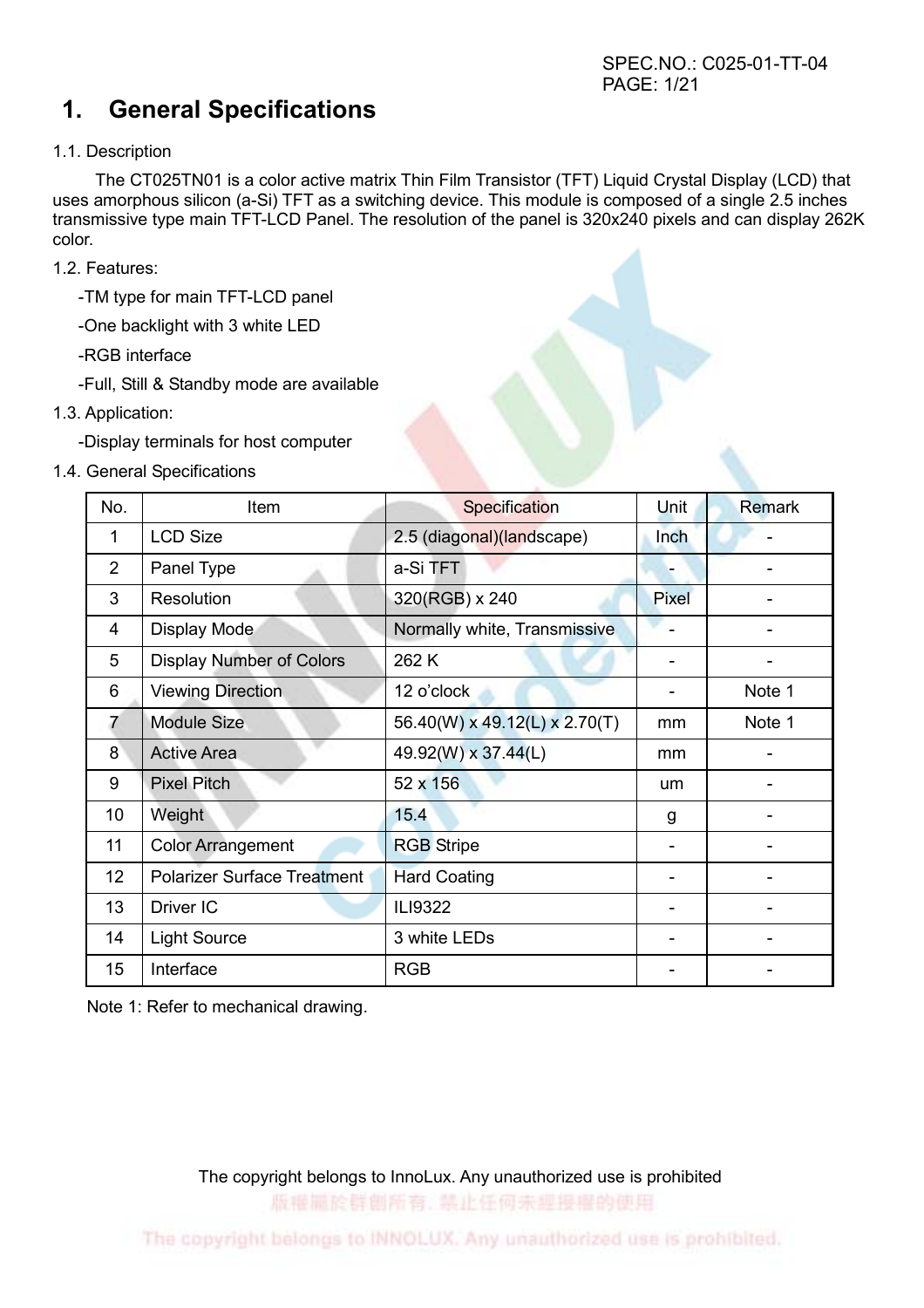SPEC.NO.: C025-01-TT-04 PAGE: 2/21

### 2. Block Diagram



The copyright belongs to InnoLux. Any unauthorized use is prohibited

版權扁於群劇所有, 禁止任何未經授權的使用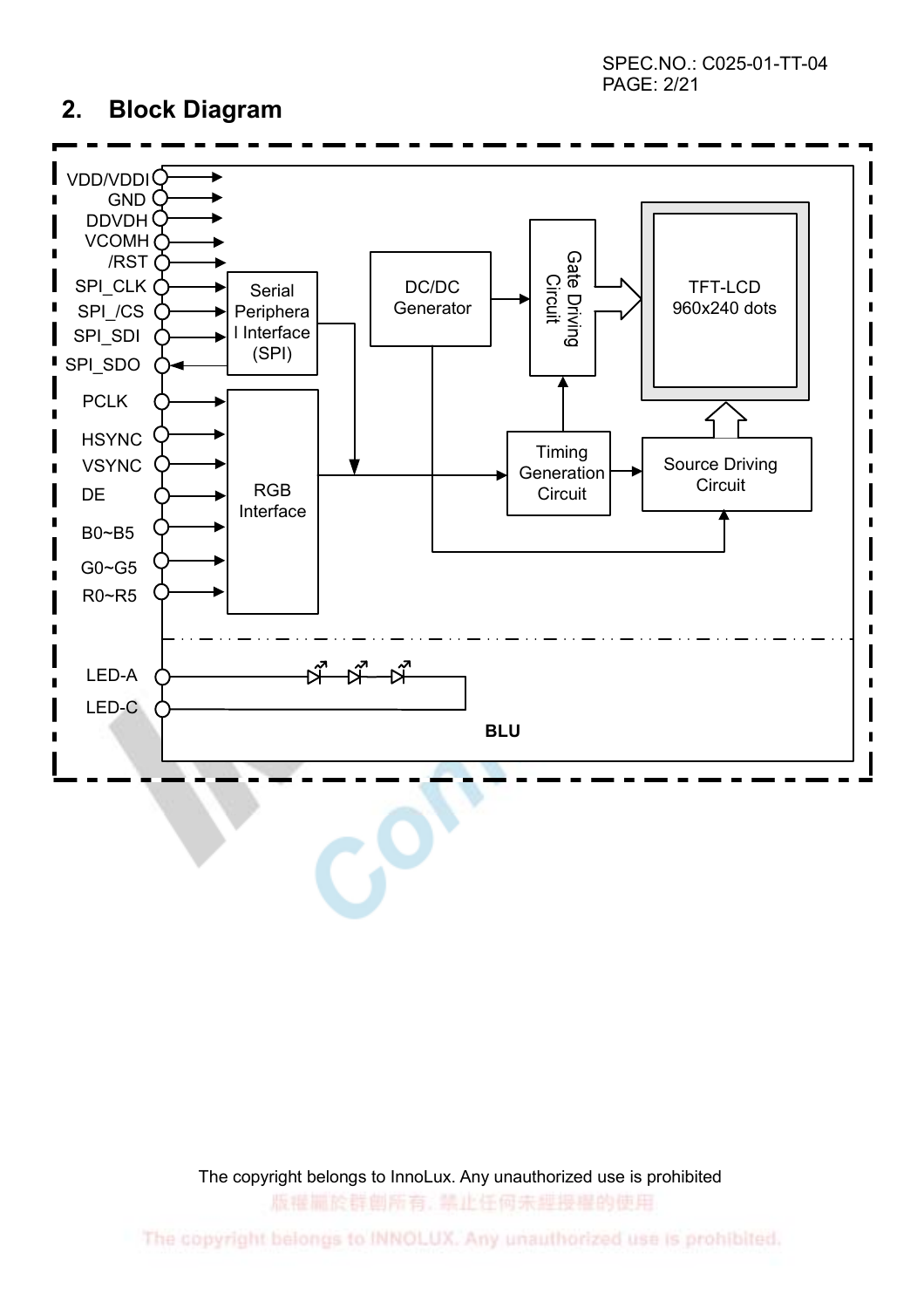## 3. Pin Assignments

(ZIF Molex SD-54393-3918)

| Pin No.                 | Symbol         | I/O                      | Function                              | Remark           |
|-------------------------|----------------|--------------------------|---------------------------------------|------------------|
| 1                       | LED-A          | P                        | Anode for LEDs                        |                  |
| $\overline{2}$          | LED-C          | P                        | Cathode for LEDs                      |                  |
| 3                       | <b>VDDI</b>    | P                        | Voltage input for I/O logic           |                  |
| $\overline{\mathbf{4}}$ | <b>VDD</b>     | P                        | Voltage supply pin for analog circuit |                  |
| 5                       | <b>GND</b>     | P                        | Ground                                |                  |
| 6                       | <b>GPIO</b>    | P                        | Ground                                |                  |
| $\overline{7}$          | <b>VCOMH</b>   | P                        | Test pad for OTP                      | Only for Innolux |
| 8                       | <b>DDVDH</b>   | P                        | Power supply for OTP                  | Only for Innolux |
| $\boldsymbol{9}$        | <b>NC</b>      |                          |                                       |                  |
| 10                      | SPI_/CS        | $\overline{1}$           | Chip select pin of serial interface   |                  |
| 11                      | SPI_SDI        | $\overline{\phantom{a}}$ | Data input pin in serial mode         |                  |
| 12                      | SPI_SDO        | O                        | Data output pin in serial mode        |                  |
| 13                      | SPI_CLK        | I                        | Clock pin of serial interface         |                  |
| 14                      | <b>NC</b>      |                          |                                       |                  |
| 15                      | /RST           |                          | <b>Reset Signal Pin</b>               |                  |
| 16                      | B <sub>0</sub> |                          | Blue Data (Bit 0)                     |                  |
| 17                      | <b>B1</b>      | T                        | Blue Data (Bit 1)                     |                  |
| 18                      | <b>B2</b>      |                          | Blue Data (Bit 2)                     |                  |
| 19                      | B <sub>3</sub> |                          | Blue Data (Bit 3)                     |                  |
| 20                      | <b>B4</b>      | $\mathsf{I}$             | Blue Data (Bit 4)                     |                  |
| 21                      | <b>B5</b>      |                          | Blue Data (Bit 5)                     |                  |
| 22                      | G <sub>0</sub> |                          | Green Data (Bit 0)                    |                  |
| 23                      | G <sub>1</sub> | I                        | Green Data (Bit 1)                    |                  |
| 24                      | G <sub>2</sub> | T                        | Green Data (Bit 2)                    |                  |
| 25                      | G <sub>3</sub> |                          | Green Data (Bit 3)                    |                  |
| 26                      | G4             | T                        | Green Data (Bit 4)                    |                  |
| 27                      | G <sub>5</sub> | $\overline{1}$           | Green Data (Bit 5)                    |                  |
| 28                      | R <sub>0</sub> |                          | Red Data (Bit 0)                      |                  |
| 29                      | R1             | T                        | Red Data (Bit 1)                      |                  |
| 30                      | R <sub>2</sub> | $\mathsf{I}$             | Red Data (Bit 2)                      |                  |
| 31                      | R <sub>3</sub> |                          | Red Data (Bit 3)                      |                  |

The copyright belongs to InnoLux. Any unauthorized use is prohibited

版權圖於群創所有, 禁止任何未經授權的使用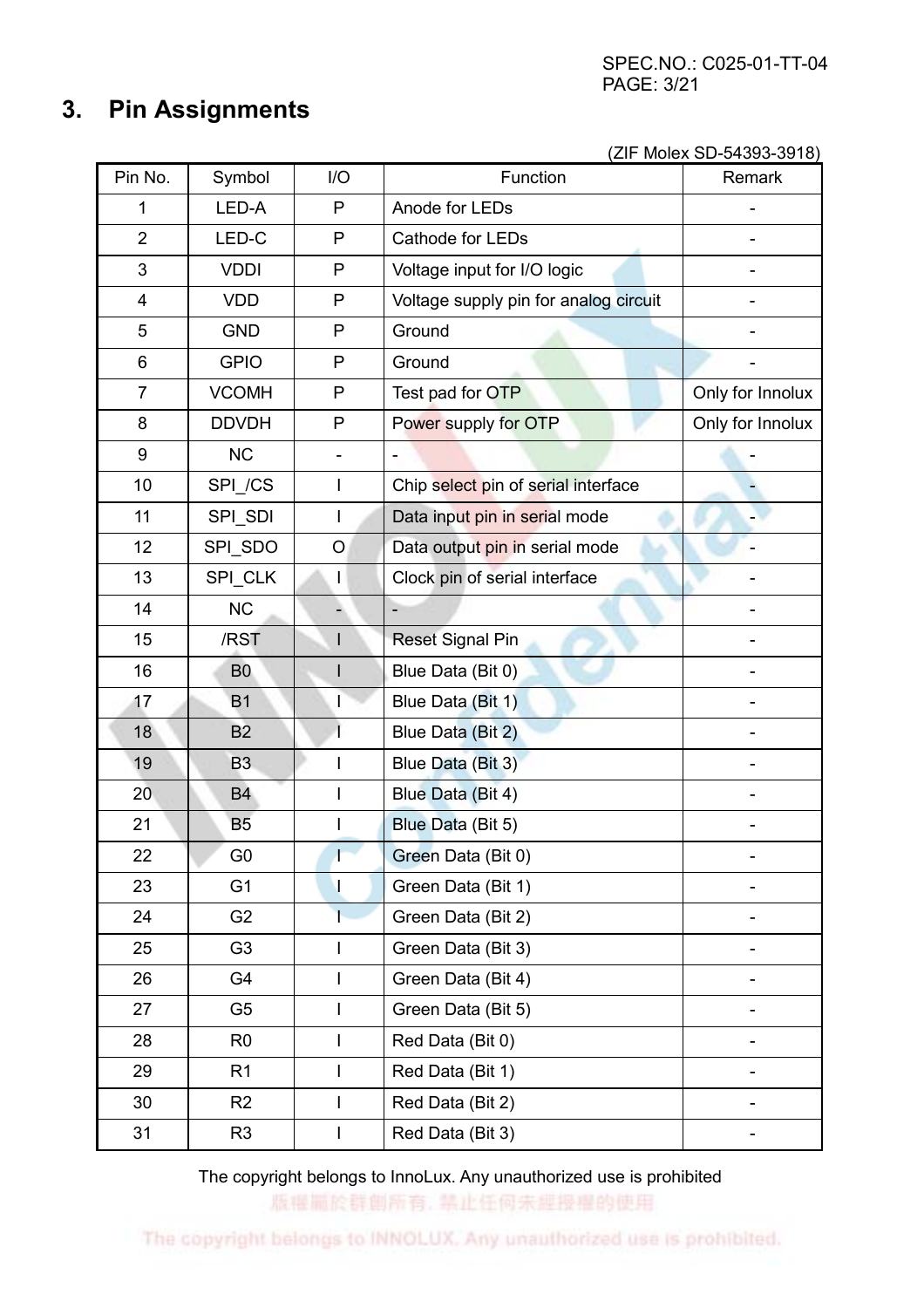SPEC.NO.: C025-01-TT-04 PAGE: 4/21

| 32 | R <sub>4</sub> |   | Red Data (Bit 4)            |  |
|----|----------------|---|-----------------------------|--|
| 33 | R <sub>5</sub> |   | Red Data (Bit 5)            |  |
| 34 | <b>GND</b>     | P | Ground                      |  |
| 35 | <b>PCLK</b>    |   | Dot-clock signal            |  |
| 36 | <b>GND</b>     | P | Ground                      |  |
| 37 | <b>VSYNC</b>   |   | Frame syncronization signal |  |
| 38 | <b>HSYNC</b>   |   | Line synchronization signal |  |
| 39 | DE.            |   | Display enable pin          |  |

The copyright belongs to InnoLux. Any unauthorized use is prohibited 版權圖於群創所有, 禁止任何未經授權的使用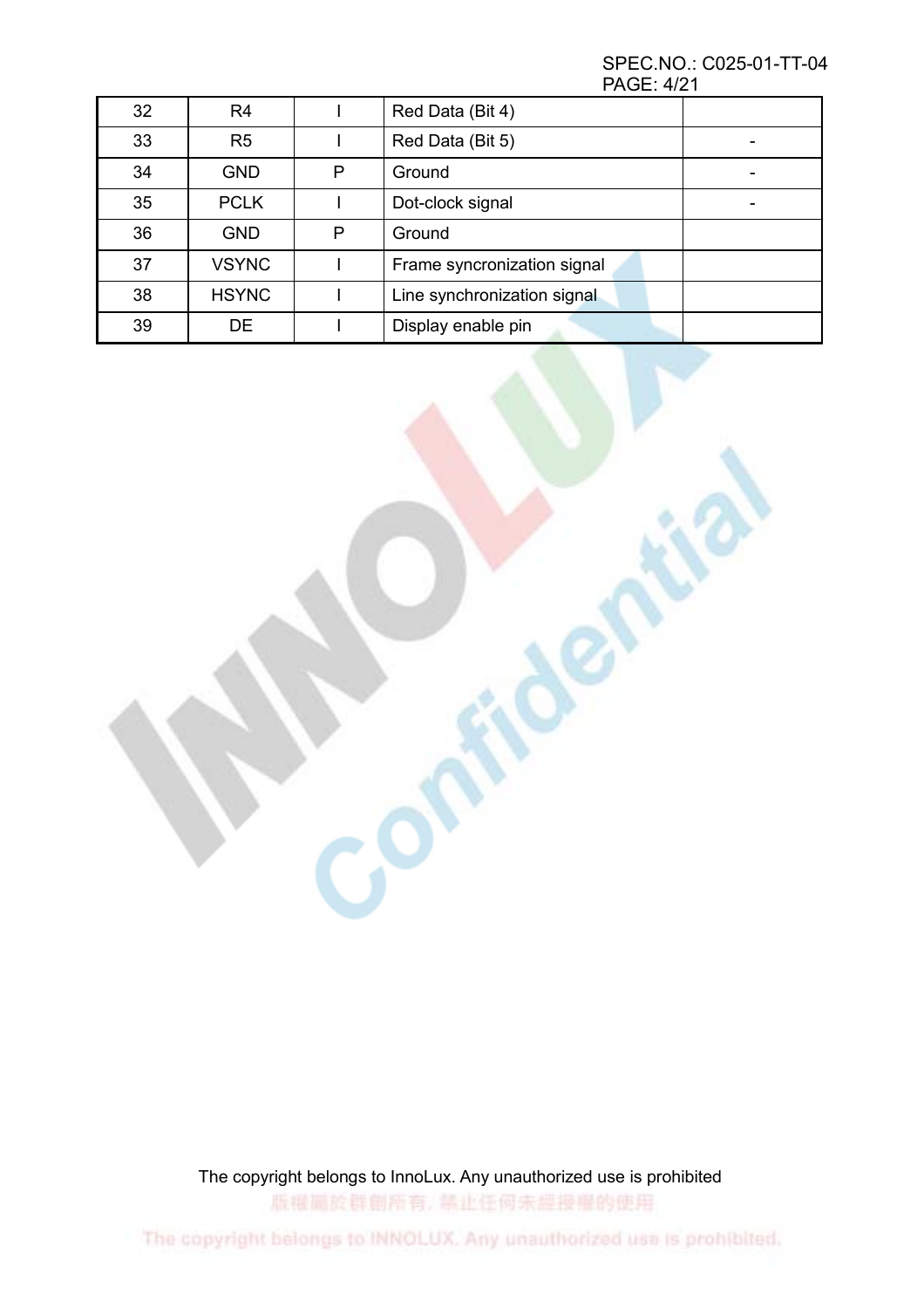### 4. Electrical Specifications

### 4.1. Absolute Maximum Ratings

|                       | Symbol                | <b>Values</b> |                          | Unit   | Remark |        |
|-----------------------|-----------------------|---------------|--------------------------|--------|--------|--------|
|                       |                       | Min.          | Max.                     |        |        |        |
| <b>TFT Module</b>     | Logic Supply Voltage  | <b>VDDI</b>   | $-0.3$                   | $+4.6$ | V      | Note 1 |
|                       | Analog Supply Voltage | <b>VDD</b>    | $-0.3$                   | $+4.6$ | v      | Note 1 |
| <b>Backlight Unit</b> | <b>Current</b>        | IΒ            | $\overline{\phantom{0}}$ | 30     | mA     | Note 2 |
|                       | Power Consumption     | $P_{BL}$      |                          | 324    | mW     | Note 2 |

Note1: Permanent damage to the device may occur if maximum values are exceeded or reverse voltage is applied.

A

Note2: Without LED driver IC, please refer to 4.3.

### 4.2.Typical Operation Conditions

4.2.1 DC Characteristics

|                              |                 |            |               |             |        | $(Ta=+25^{\circ}C, VDD = +3.3V)$ |
|------------------------------|-----------------|------------|---------------|-------------|--------|----------------------------------|
|                              | Symbol          |            | <b>Values</b> | Unit        | Remark |                                  |
| Item                         |                 | Min.       | Typ.          | Max.        |        |                                  |
| Logic Supply Voltage         | <b>VDDI</b>     | 3.13       | 3.3           | 3.46        | V      |                                  |
| <b>Analog Supply Voltage</b> | <b>VDD</b>      | 3.13       | 3.3           | 3.46        | V      |                                  |
| Input High Voltage           | $V_{\text{IH}}$ | 0.7VDDI    |               | <b>VDDI</b> | V      |                                  |
| <b>Input Low Voltage</b>     | V <sub>IL</sub> | <b>GND</b> |               | 0.3VDDI     | V      | Ta= $25^{\circ}$ C               |
| Output High Voltage          | $V_{OH}$        | <b>GND</b> |               |             | V      |                                  |
| <b>Output Low Voltage</b>    | $V_{OL}$        | $VDDI-0.4$ |               | <b>VDDI</b> | V      |                                  |
| <b>Frame Frequency</b>       | <b>f</b> FRAME  |            | 70            |             | HZ     |                                  |

Note: To prevent IC latch up or DC operation in LCD panel, the power on/off sequence should follow the driver IC specification.

> The copyright belongs to InnoLux. Any unauthorized use is prohibited 版權圖於群劇所有, 禁止任何未經授權的使用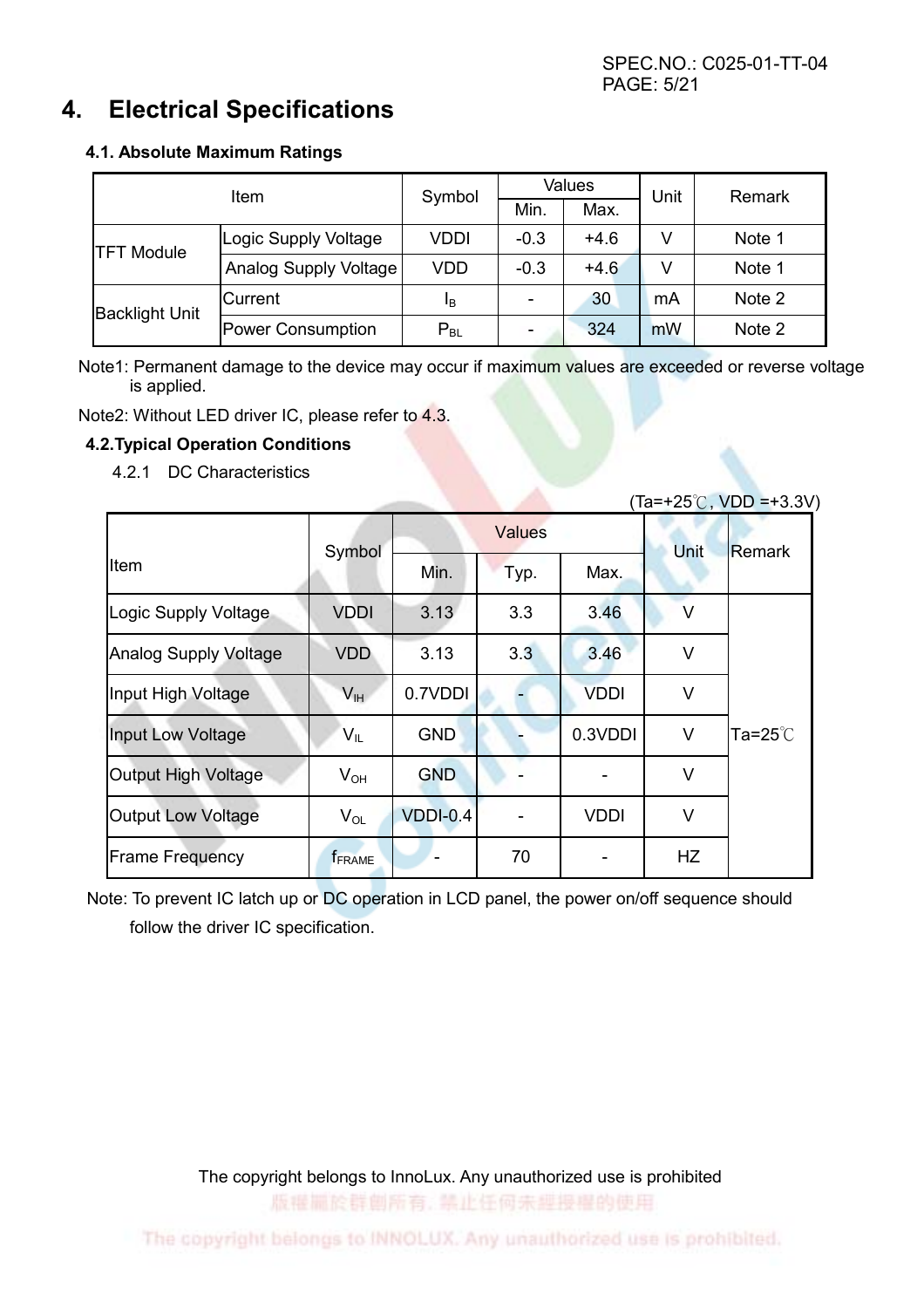a.

### 4.2.2Current Consumption

| Item                            | Symbol      |      | Values       | Unit      | Remark       |  |  |
|---------------------------------|-------------|------|--------------|-----------|--------------|--|--|
|                                 |             | Typ. | Max.         |           |              |  |  |
| (RGB 18-bit parallel Interface) |             |      |              |           |              |  |  |
| <b>Standby Mode</b>             | <b>VDDI</b> | 50   | 200          | <b>uA</b> | Note1, Note2 |  |  |
|                                 | <b>VDD</b>  | 5    | 10           | <b>uA</b> |              |  |  |
| Still Mode                      | <b>VDDI</b> | 0.54 | $\mathbf{1}$ | mA        | Note1        |  |  |
|                                 | <b>VDD</b>  | 7.5  | 10           | mA        |              |  |  |

Note1: Test Condition

| Typ: $VDD=3.3V$                   | Max: VDD=3.46V                    |
|-----------------------------------|-----------------------------------|
| $VDDI=3.3V$                       | $VDDI=3.46V$                      |
| Display Pattern: 8 Color Bar      | Display: Pattern: All Pixel Black |
| Frame Rate=70Hz at Line Inversion | Frame Rate=70Hz at Line Inversion |
| Operating Temperature: 25°C       | Operating Temperature: 25°C       |
|                                   |                                   |
|                                   |                                   |



8-Color Bar Black

Typ. current check pattern: Max. current check pattern:



Note2: In the standby mode, all the internal display operations are suspended including the internal R-C oscillator.

The copyright belongs to InnoLux. Any unauthorized use is prohibited

版權圖於群創所有, 禁止任何未經授權的使用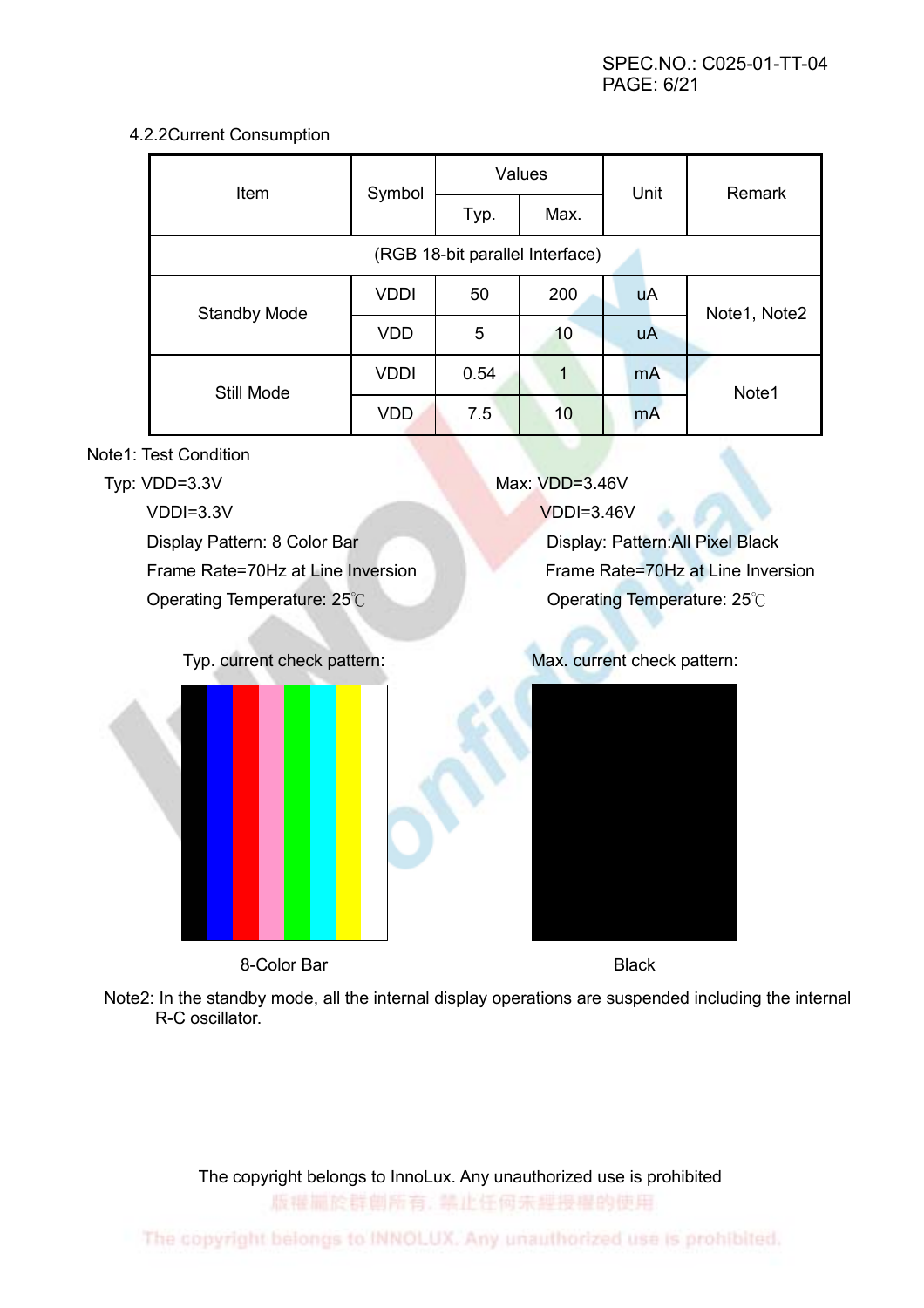### 4.3.Backlight Unit (LED Type)

The backlight system is an edge lighting type with 3 white LEDs.



| Item              | Symbol   | <b>Values</b>            |       |                          | Unit | Remark   |
|-------------------|----------|--------------------------|-------|--------------------------|------|----------|
|                   |          | Min.                     | Typ.  | Max.                     |      |          |
| <b>Current</b>    | Iв       | $\overline{\phantom{0}}$ | 20    | $\overline{\phantom{a}}$ | mA   | Note 1   |
| Power Consumption | $P_{BL}$ | $\overline{\phantom{0}}$ | 217.5 | $\overline{\phantom{0}}$ | mW   | Note 1,2 |

Note1: 3 LEDs are connected in serial; LED current consumption is 20 mA

Note2: Where  $I_B$ = 20mA,  $P_{BL}$  =  $I_B$  x  $V_{BL}$ 

### 4.4.Instruction List

| Register         | Description                  | Value | <b>Remark</b> |
|------------------|------------------------------|-------|---------------|
| <b>R01</b>       | <b>VCOM Amplitude</b>        | 0x0F  |               |
| R <sub>02</sub>  | <b>VCOM High Voltage</b>     | 0x2C  |               |
| R <sub>03</sub>  | <b>VREG1OUT Voltage</b>      | 0x0B  |               |
| <b>R05</b>       | <b>Power Setting</b>         | 0x25  |               |
| <b>R06</b>       | <b>Entry Control</b>         | 0x6C  |               |
| <b>R07</b>       | <b>Power Control</b>         | 0xEF  |               |
| <b>R08</b>       | <b>Vertical Back Porch</b>   | 0x11  |               |
| <b>R09</b>       | <b>Horizontal Back Porch</b> | 0x80  |               |
| R <sub>0</sub> A | Polarity                     | 0x49  |               |
| R <sub>0</sub> B | Display                      | 0x01  |               |
| R <sub>0</sub> C | DC/DC                        | 0x24  |               |
| R <sub>0</sub> D | <b>Driving</b>               | 0x0A  |               |
| R <sub>0</sub> E | <b>CONTRAST</b>              | 0x08  |               |
| R <sub>0</sub> F | <b>BRIGHT</b>                | 0x82  |               |
| R <sub>10</sub>  | Gamma1                       | 0x6B  |               |
| R <sub>11</sub>  | Gamma2                       | 0x6F  |               |
| R <sub>12</sub>  | Gamma3                       | 0x69  |               |
| R <sub>13</sub>  | Gamma4                       | 0x68  |               |
| R <sub>14</sub>  | Gamma5                       | 0x6A  |               |
| R <sub>15</sub>  | Gamma6                       | 0x5C  |               |
| R <sub>16</sub>  | Gamma7                       | 0x6F  |               |
| R <sub>17</sub>  | Gamma8                       | 0x5B  |               |
| R30              | Power                        | 0x09  |               |
|                  |                              |       |               |

R42 The copyright belongs to InnoLux. Any unauthorized use is prohibited <sup>-</sup>

版權扁於群劇所有, 禁止任何未經授權的使用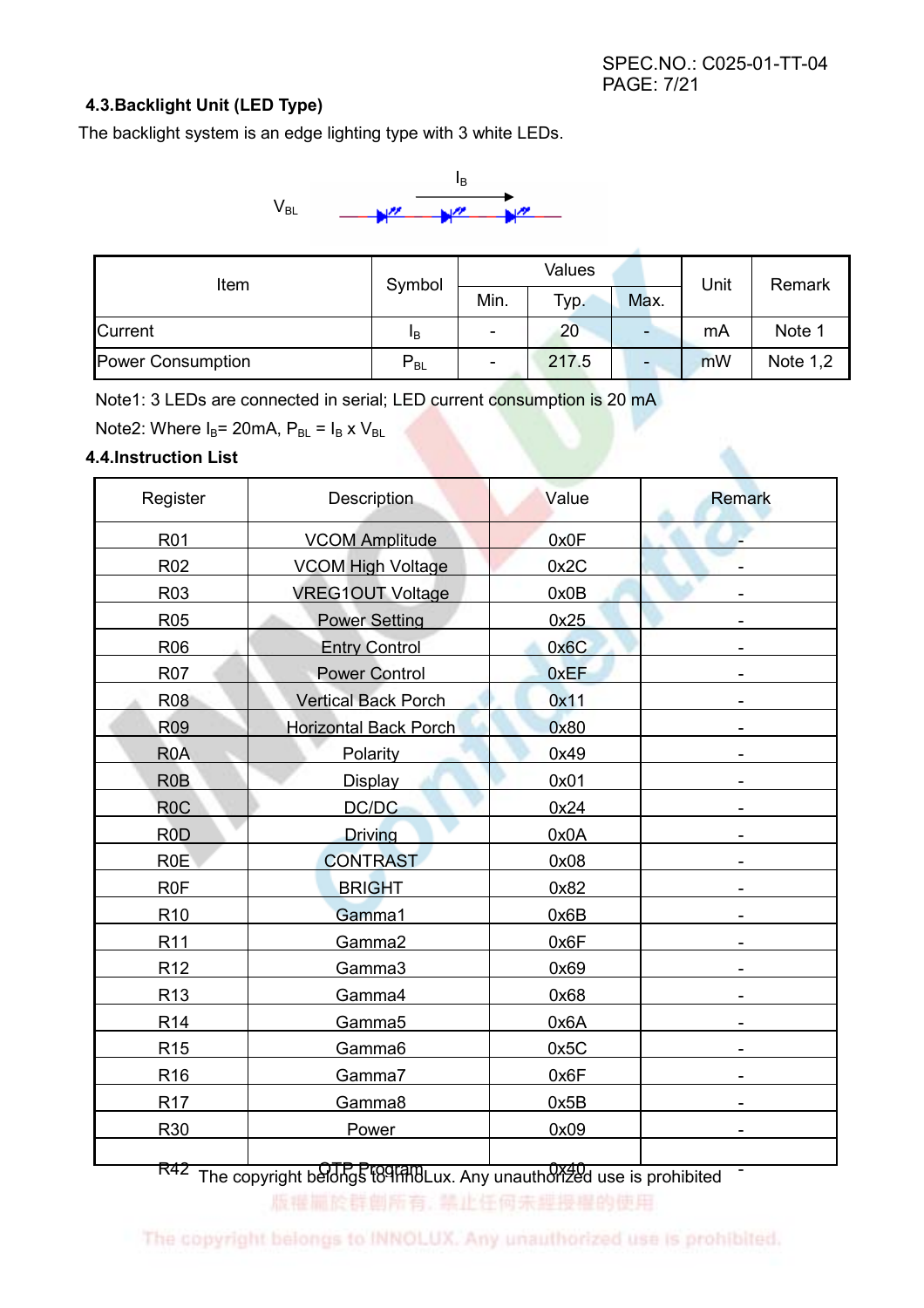#### SPEC.NO.: C025-01-TT-04 PAGE: 8/21



4.5. Instruction Setting Flow

Power on sequence

The copyright belongs to InnoLux. Any unauthorized use is prohibited

版權圖於群創所有, 禁止任何未經授權的使用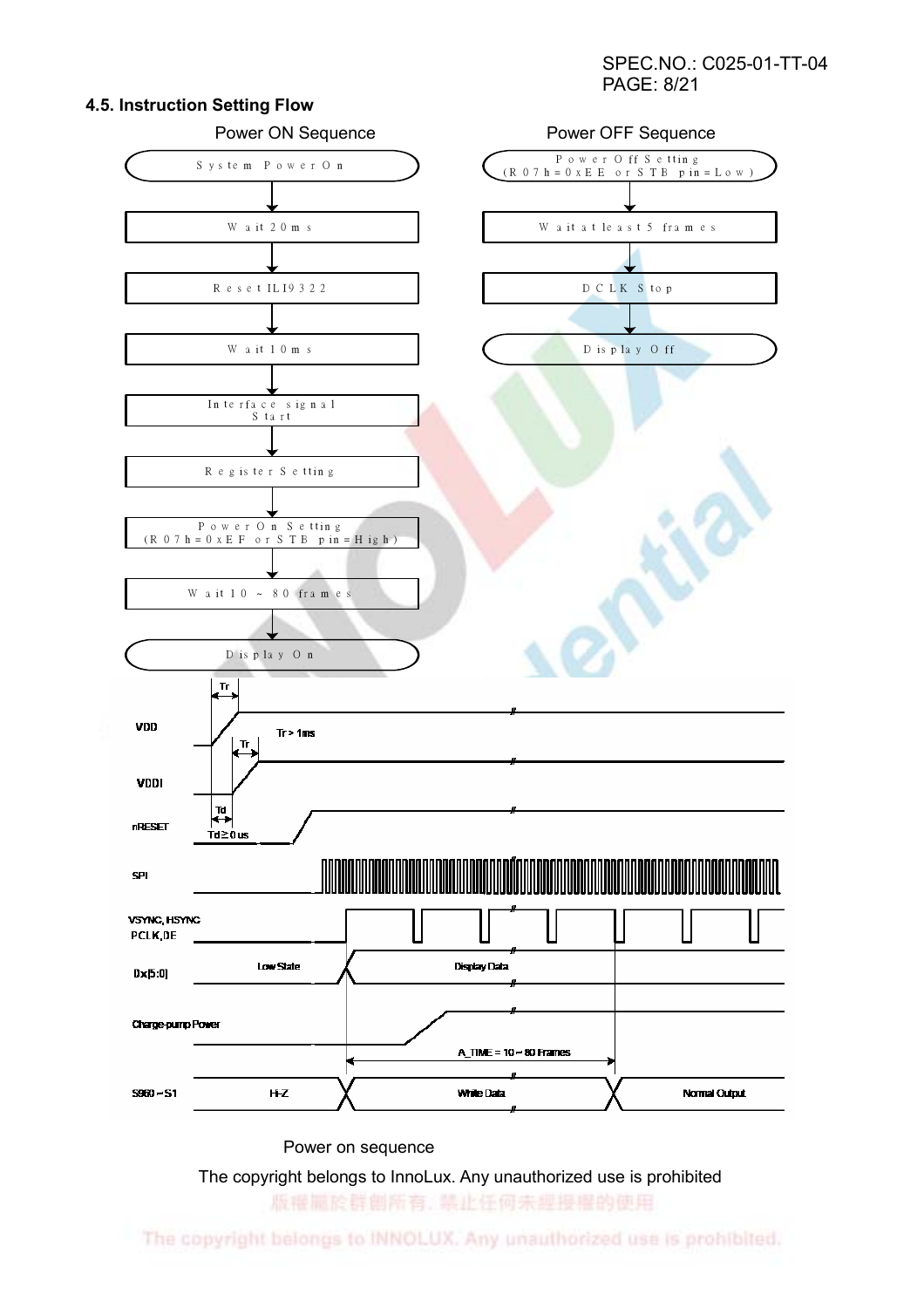Standby Mode Sequence



### 4.6.Timing Characteristics

### 4.6.1 SPI Interface Timing

Serial Peripheral Interface (SPI) Timing Characteristics

|                        | Item                      | Symbol      | Min. | Typ. | Max. | Unit |
|------------------------|---------------------------|-------------|------|------|------|------|
| SPI /CS to             | Setup Time                | tcs         | 50   |      |      | ns   |
| <b>CLK</b>             | <b>Hold Time</b>          | tce         | 50   |      |      |      |
| SPI CLK Period         |                           | tSCK        | 50   |      |      | ns   |
| SPI CLK High Period    |                           | <b>tSKH</b> | 25   |      |      | ns   |
| SPI CLK Low Period     |                           | <b>tSKL</b> | 25   |      |      | ns   |
|                        | SPI SDI Data Setup Time   | tsu         | 15   |      |      | ns   |
| SPI SDI Data Hold Time |                           | thd         | 15   |      |      | ns   |
|                        | SPI /CS High Pulse Period | tсн         | 50   |      |      | ns   |

The copyright belongs to InnoLux. Any unauthorized use is prohibited 版權圖於群劇所有, 禁止任何未經投權的使用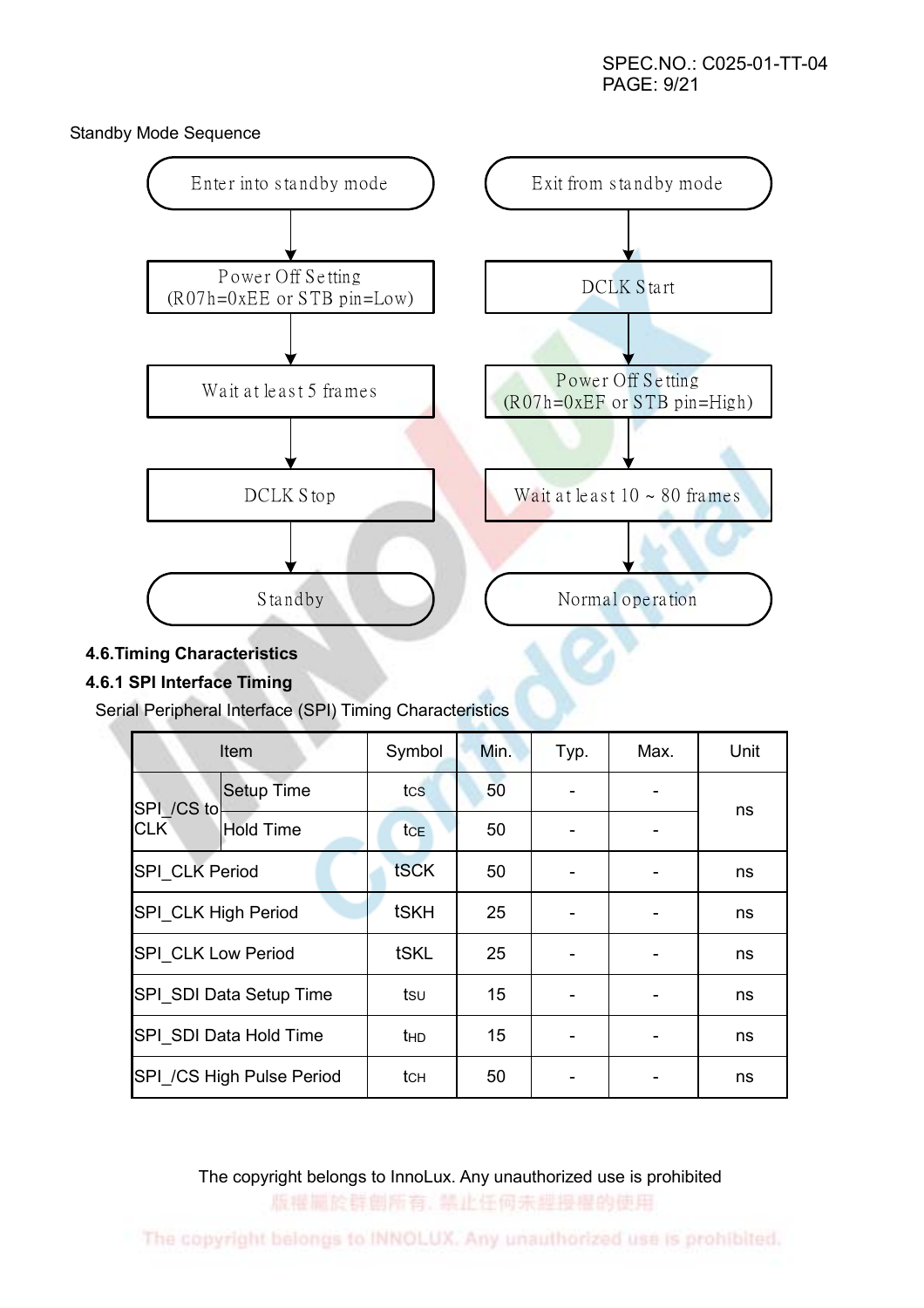SPEC.NO.: C025-01-TT-04 PAGE: 10/21



 $R/W = 1$ , Read Mode  $R/W = 0$ , Write Mode

### 4.6.2 Parallel RGB Interface Timing

RGB Digital Timing Characteristics

|                 | Parameter             | Symbol       | Min.           | Typ.                         | Max. | Unit.             | <b>Note</b> |
|-----------------|-----------------------|--------------|----------------|------------------------------|------|-------------------|-------------|
|                 | <b>DCLK Frequency</b> | $1/t_{DCLK}$ | ۰              | 6.4                          | 10   | <b>MHz</b>        |             |
|                 | Period                | $t_{\rm H}$  | 360            | 408                          |      | $t_{DCLK}$        |             |
|                 | <b>Display Period</b> | tHD          | 320            | 320                          | 320  | t <sub>DCLK</sub> |             |
| <b>HSYNC</b>    | <b>Back Porch</b>     | tHB          | 38             | 38                           |      | t <sub>DCLK</sub> |             |
|                 | <b>Front Porch</b>    | tHF          | 12             | 50                           |      | $t_{\text{DCLK}}$ |             |
|                 | <b>Pulse Width</b>    | tHP          | 1              | $\mathbf{1}$                 |      | $t_{\text{DCLK}}$ |             |
|                 | Period                | tV           | 244            | 262                          |      | $t_{H}$           |             |
|                 | <b>Display Period</b> | tVD          | 240            | 240                          | 240  | $t_H$             |             |
| <b>VSYNC</b>    | <b>Back Porch</b>     | tVB          | $\overline{2}$ | 18                           |      | $t_H$             |             |
|                 | <b>Front Porch</b>    | tVF          | $\overline{2}$ | $\overline{4}$               |      | $t_H$             |             |
|                 | Pulse Width           | tVP          | 1              | 1                            |      | $t_H$             |             |
| Data setup time |                       | tSU          | 12             | $\qquad \qquad \blacksquare$ |      | ns                |             |
| Data hold time  |                       | tHOLD        | 12             |                              |      | ns                |             |

The copyright belongs to InnoLux. Any unauthorized use is prohibited 版權圖於群創所有, 禁止任何未經授權的使用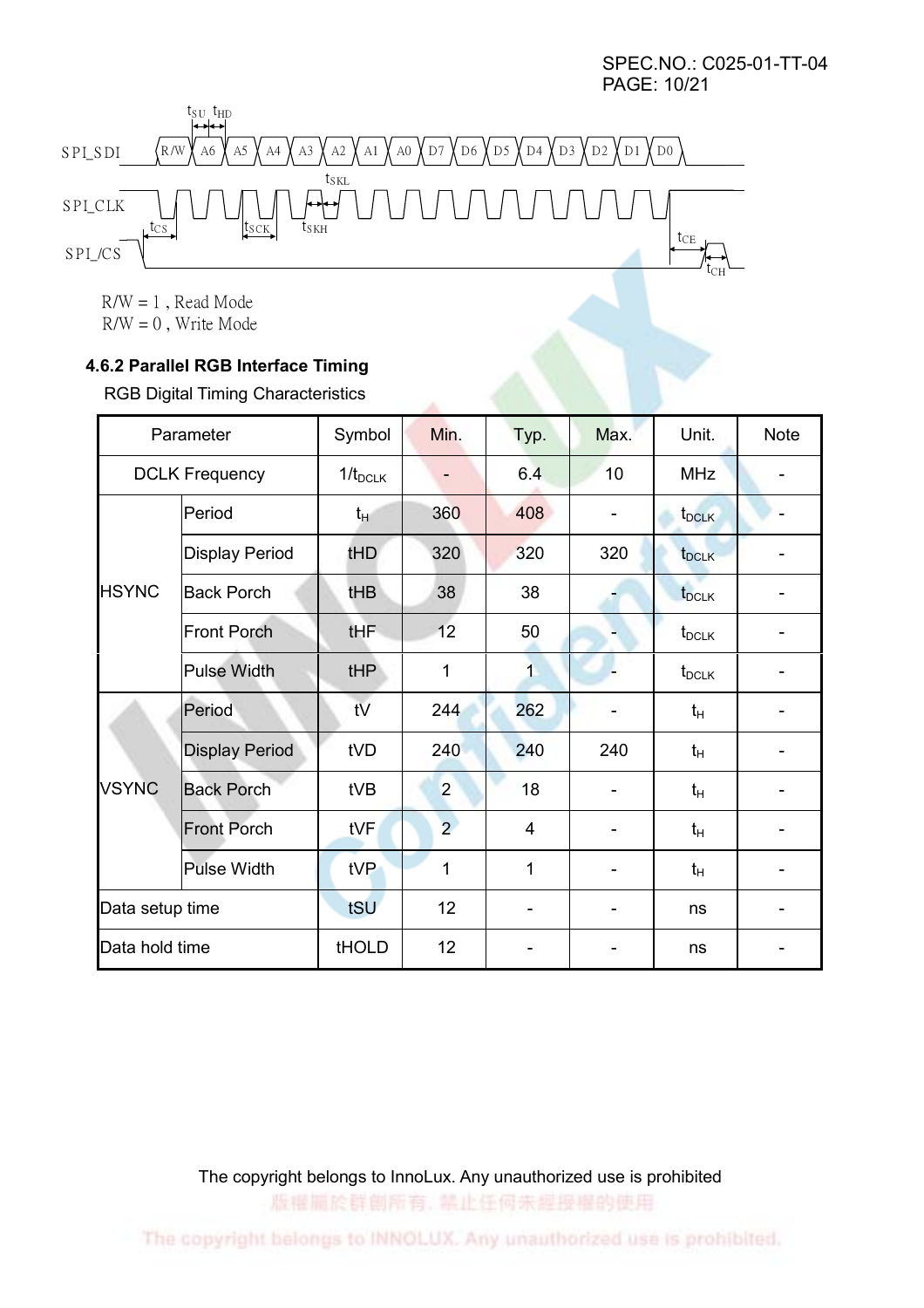SPEC.NO.: C025-01-TT-04 PAGE: 11/21



### The copyright belongs to InnoLux. Any unauthorized use is prohibited

版權圖於群創所有, 禁止任何未經授權的使用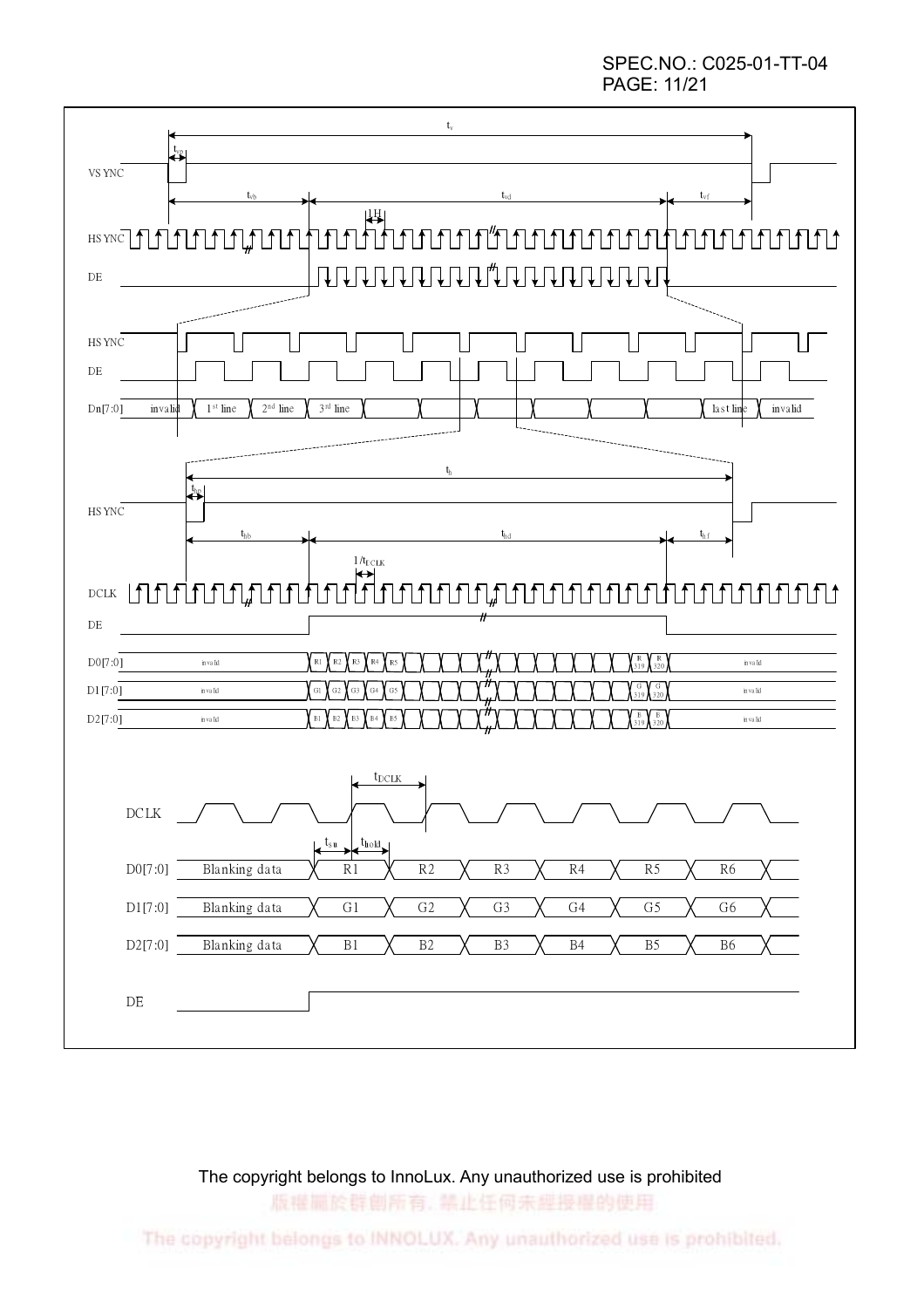### 5. Optical Specifications

 $(Ta=+25^{\circ}$ C, VDD=+3.3V, I<sub>B</sub>=20mA)

| Item                          |                    | Symbol              | Condition                       | Values      |             |                          | Unit                     | Remark     |
|-------------------------------|--------------------|---------------------|---------------------------------|-------------|-------------|--------------------------|--------------------------|------------|
|                               |                    |                     | Min.                            | Typ.        | Max.        |                          |                          |            |
| Response time                 |                    | Ton +Toff           | Normal<br>$\theta = \Phi = 0$ ° |             | 30          | 50                       | ms                       | Note 2     |
| Contrast ratio                |                    | <b>CR</b>           | At optimized<br>viewing         | 150         | 250         |                          |                          | Note 3     |
| Luminance                     |                    | L                   | Normal<br>$\theta = \Phi = 0$ ° | 200         | 250         | $\blacksquare$           | cd/m <sup>2</sup>        | Note $4,6$ |
| Color<br>chromaticity         | White              | $W_{x}$             | Normal                          | 0.26        | 0.31        | 0.36                     |                          | Note $5,6$ |
| (CIE1931)                     |                    | $W_{V}$             | $\theta = \Phi = 0^{\circ}$     | 0.28        | 0.33        | 0.38                     |                          |            |
|                               | Left               | $\Phi_L$            |                                 | 40          | 45          | $\overline{\phantom{a}}$ |                          | Note 10    |
| Viewing                       | Right              | $\Phi_{\mathsf{R}}$ | $CR \ge 10$                     | 40          | 45          | $\overline{\phantom{a}}$ | <b>Degree</b>            |            |
| angle                         | Top                | $\Phi$ <sup>T</sup> |                                 | 50          | 55          |                          |                          |            |
|                               | <b>Bottom</b>      | $\Phi_B$            |                                 | 10          | 15          |                          |                          |            |
|                               | <b>Color Gamut</b> |                     | <b>CIE1931</b>                  | 40          | 50          | ٠.                       | $\frac{0}{6}$            |            |
| $U_L$<br>Luminance uniformity |                    |                     | Normal<br>$\theta = \Phi = 0$ ° | 70          | 75          |                          | $\%$                     | Note 7     |
|                               | Flicker            |                     |                                 | Not visible |             | $\overline{\phantom{a}}$ | Note 8                   |            |
|                               | Cross talk         |                     |                                 |             | Not visible |                          | $\overline{\phantom{a}}$ | Note 9     |
|                               |                    |                     |                                 |             |             |                          |                          |            |

The copyright belongs to InnoLux. Any unauthorized use is prohibited

版權圖於群創所有, 禁止任何未經授權的使用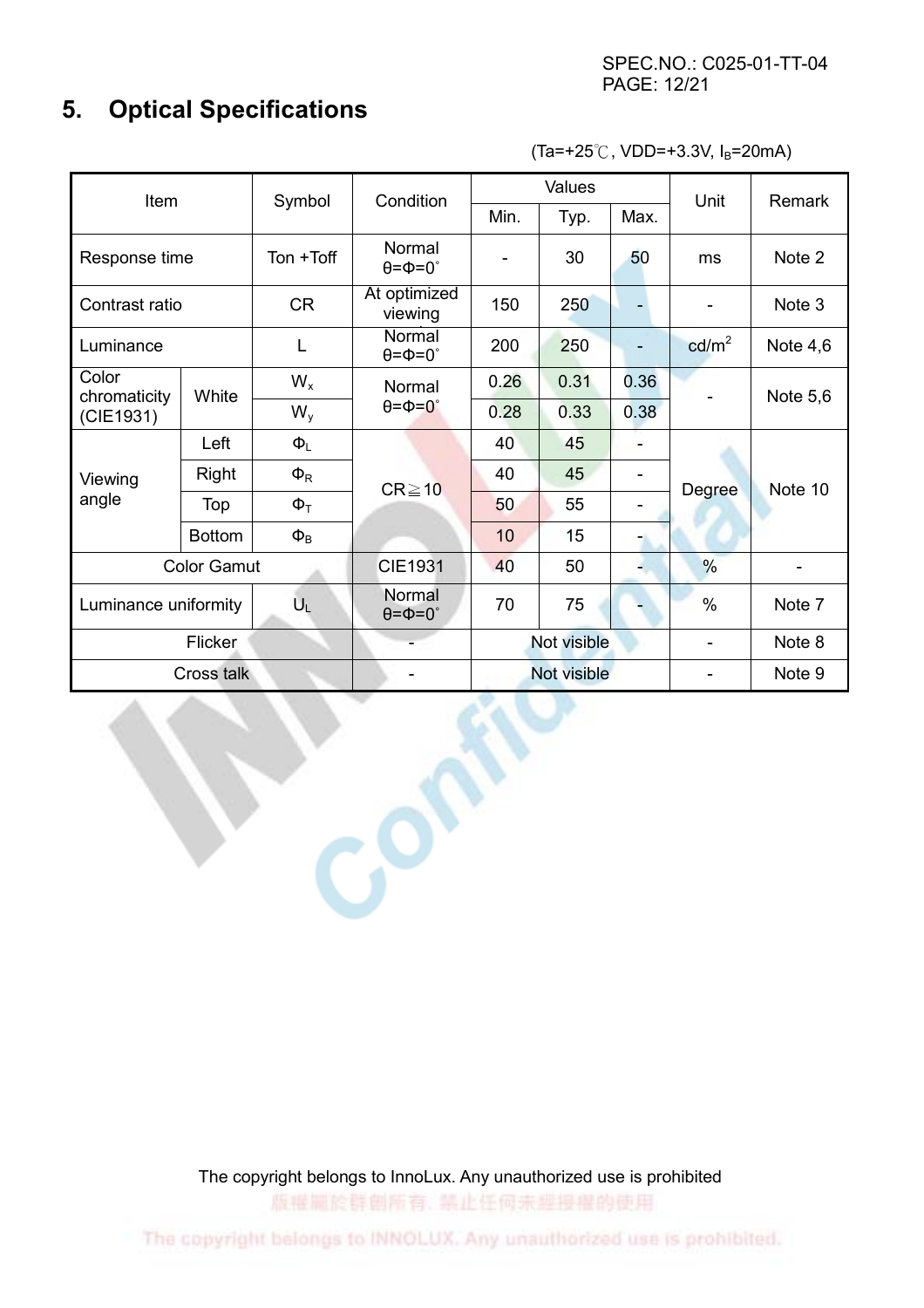SPEC.NO.: C025-01-TT-04 PAGE: 13/21

Note 1: Definition of optical measurement system.

 The optical characteristics should be measured in dark room and with ambient temperature Ta=25C. After 30 minutes operation, the optical properties are measured at center point of the LCD screen. (Equipment: Photo detector TOPCON BM-5A or BM-7 /Field of view: 1˚ /Height: 500mm.)



#### Note 2: Definition of response time

The response time is defined as the LCD optical switching time interval between "White" state and "Black" state. Rise time (TON) is the time between photo detector output intensity changed from 90% to 10%. And fall time (TOFF) is the time between photo detector output intensity changed from 10% to 90%.



Fig. 2 Definition of response time

The copyright belongs to InnoLux. Any unauthorized use is prohibited

版權圖於群劇所有, 禁止任何未經授權的使用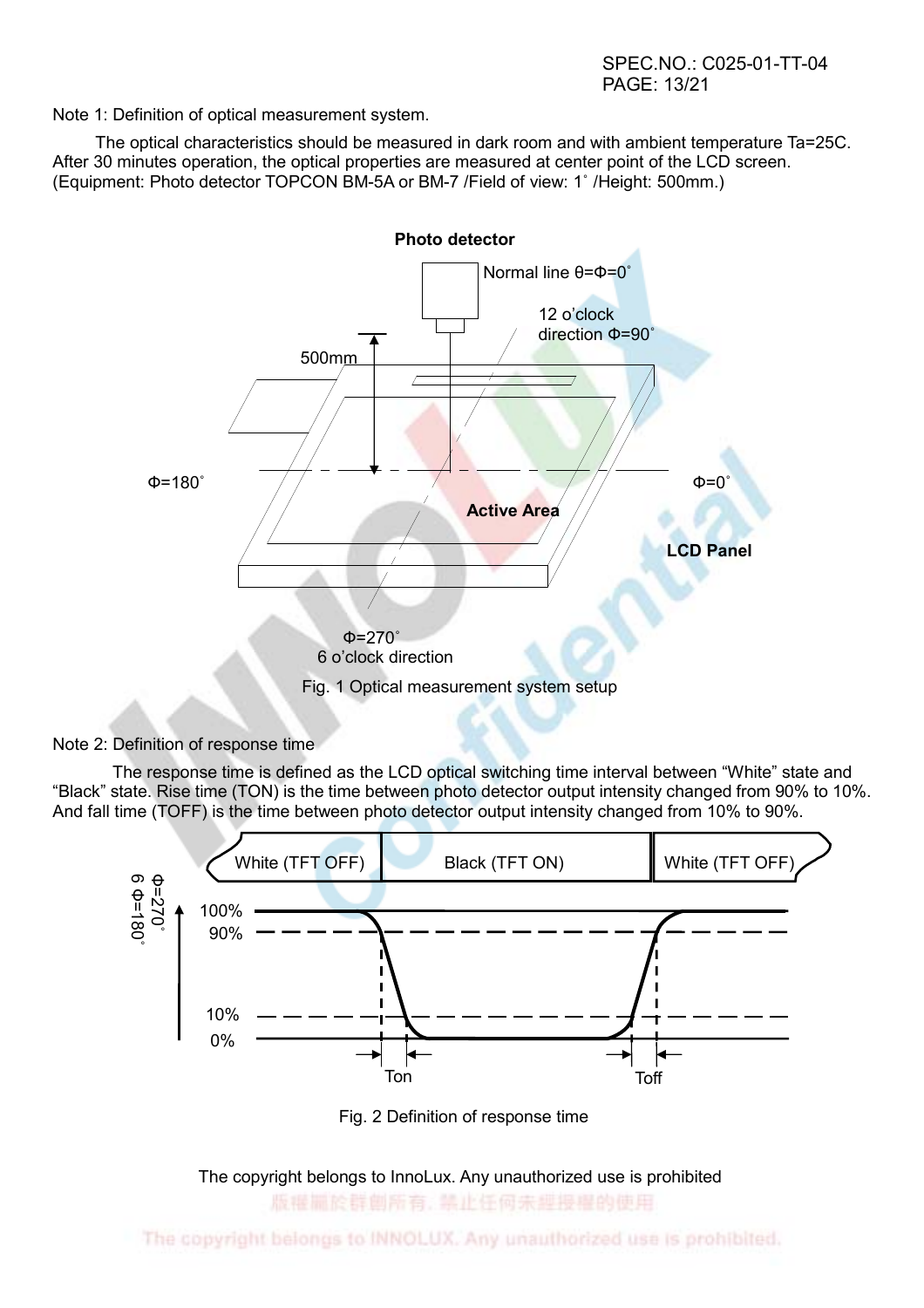SPEC.NO.: C025-01-TT-04 PAGE: 14/21

Note 3: Definition of contrast ratio

Luminance measured when LCD on the " Black" state Contrast ratio  $(CR) = \frac{Luminance$  measured when LCD on the "White" state

- Note 4: Definition of luminance: Luminance of "white" state measured at the center point of LCD.
- Note 5: Definition of color chromaticity (CIE1931). Color coordinates measured at the center point of LCD when panel is driven at "White" state respectively.
- Note 6: Measured at the center area of the panel when all the input terminals of LCD panel are electrically opened.
- Note 7: Definition of uniformity: To test for uniformity, the tested area is divided into 3 rows and 3 columns. The measurement spot is placed at the center of each box.



Fig. 3 Definition of uniformity

 $L_{\text{max}}$  : The measured maximum luminance of all measurement position.

 $L_{min}$ : The measured minimum luminance of all measurement position.

The copyright belongs to InnoLux. Any unauthorized use is prohibited 版權圖於群創所有, 禁止任何未經投權的使用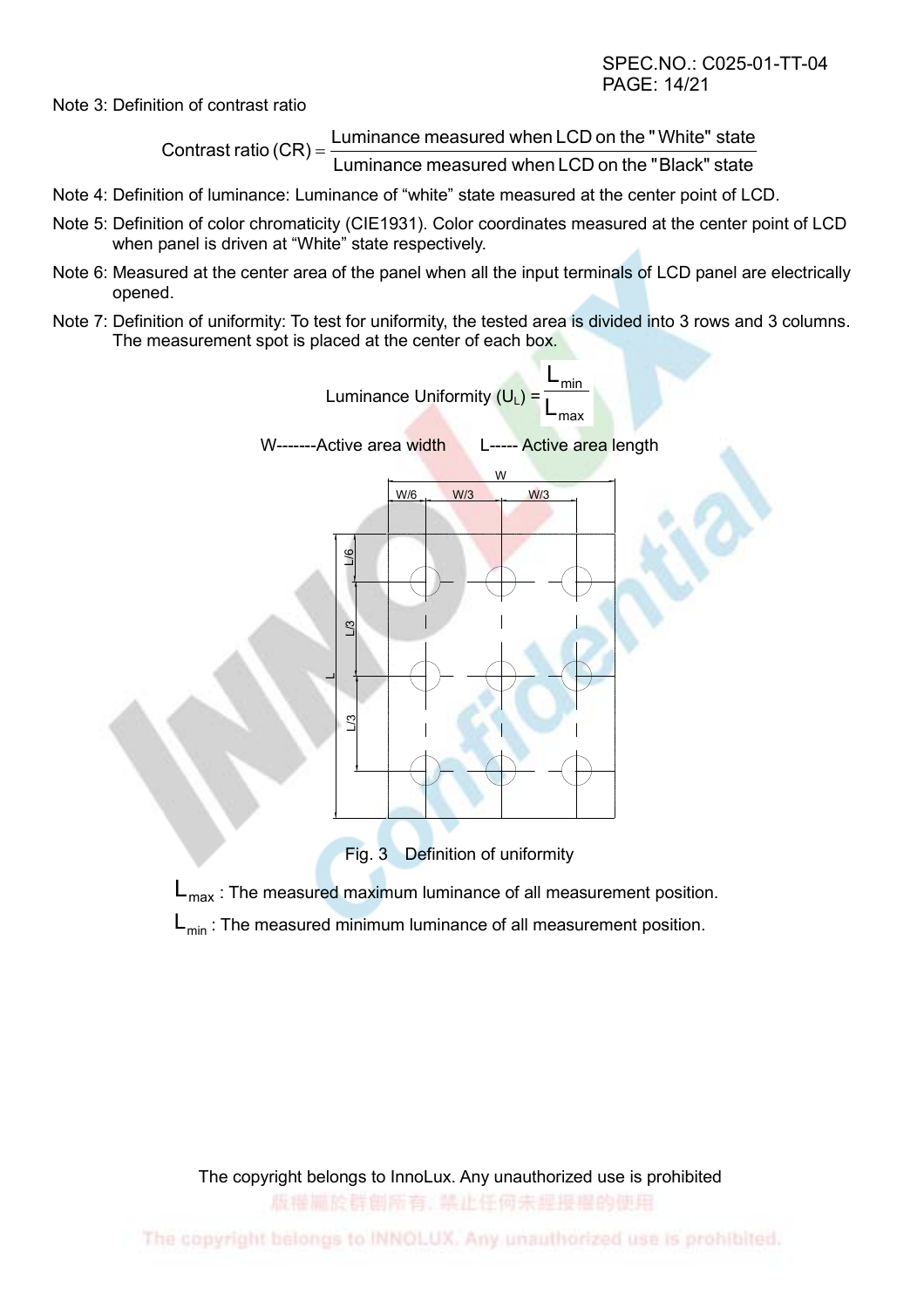SPEC.NO.: C025-01-TT-04 PAGE: 15/21

Note 8: Definition of flicker: There should be no visible flicker in the display when the following figures are loaded.



Fig. 4 Flicker check pattern

Note 9: Definition of crosstalk: There should be no visible crosstalk in normal direction of the display when the following figures are loaded



The copyright belongs to InnoLux. Any unauthorized use is prohibited 版權扁於群劇所有, 禁止任何未經授權的使用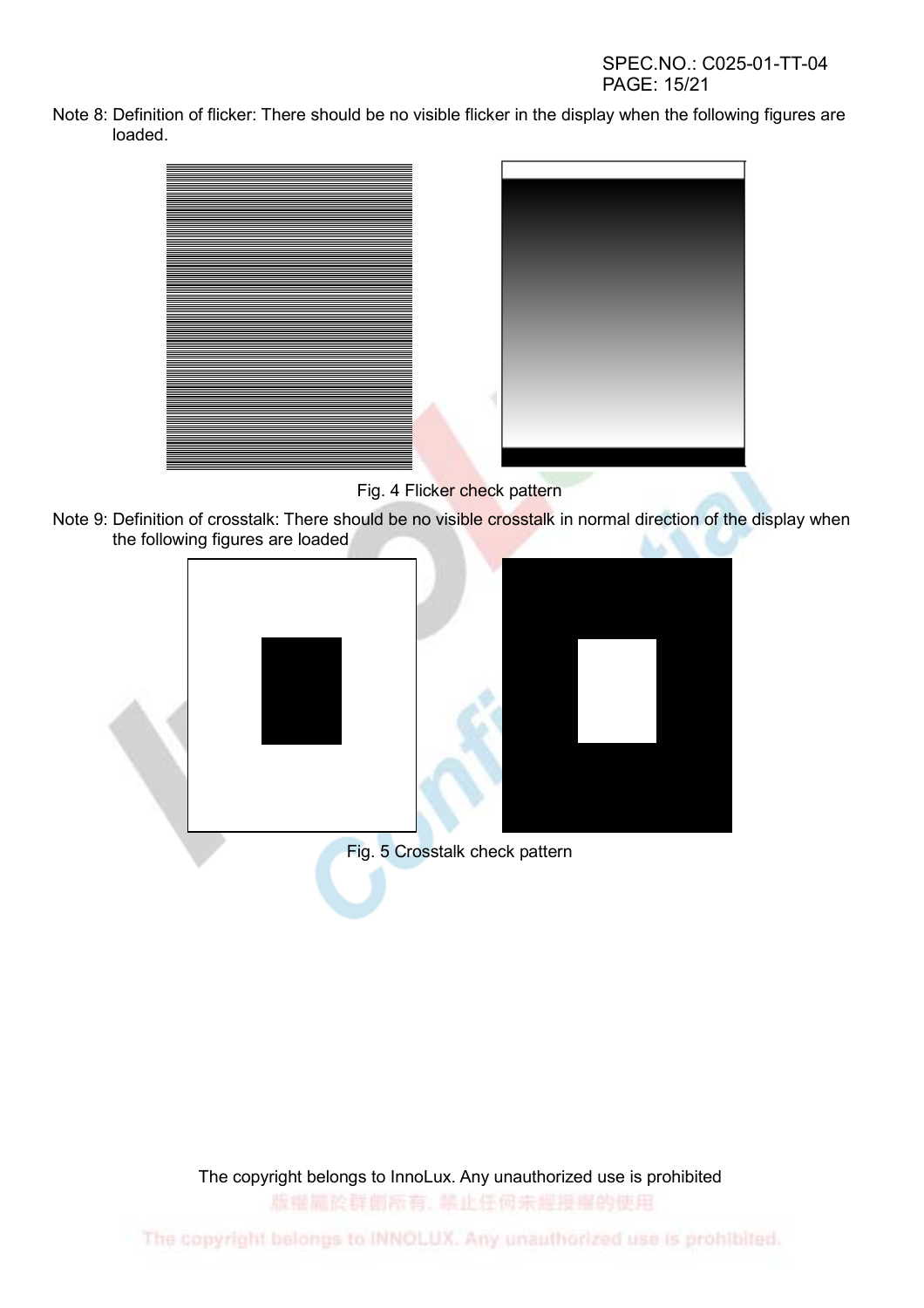Note 10: Definition of viewing angle range





Fig. 7 Definition of viewing direction for display

The copyright belongs to InnoLux. Any unauthorized use is prohibited 版權扁於群劇所有, 禁止任何未經授權的使用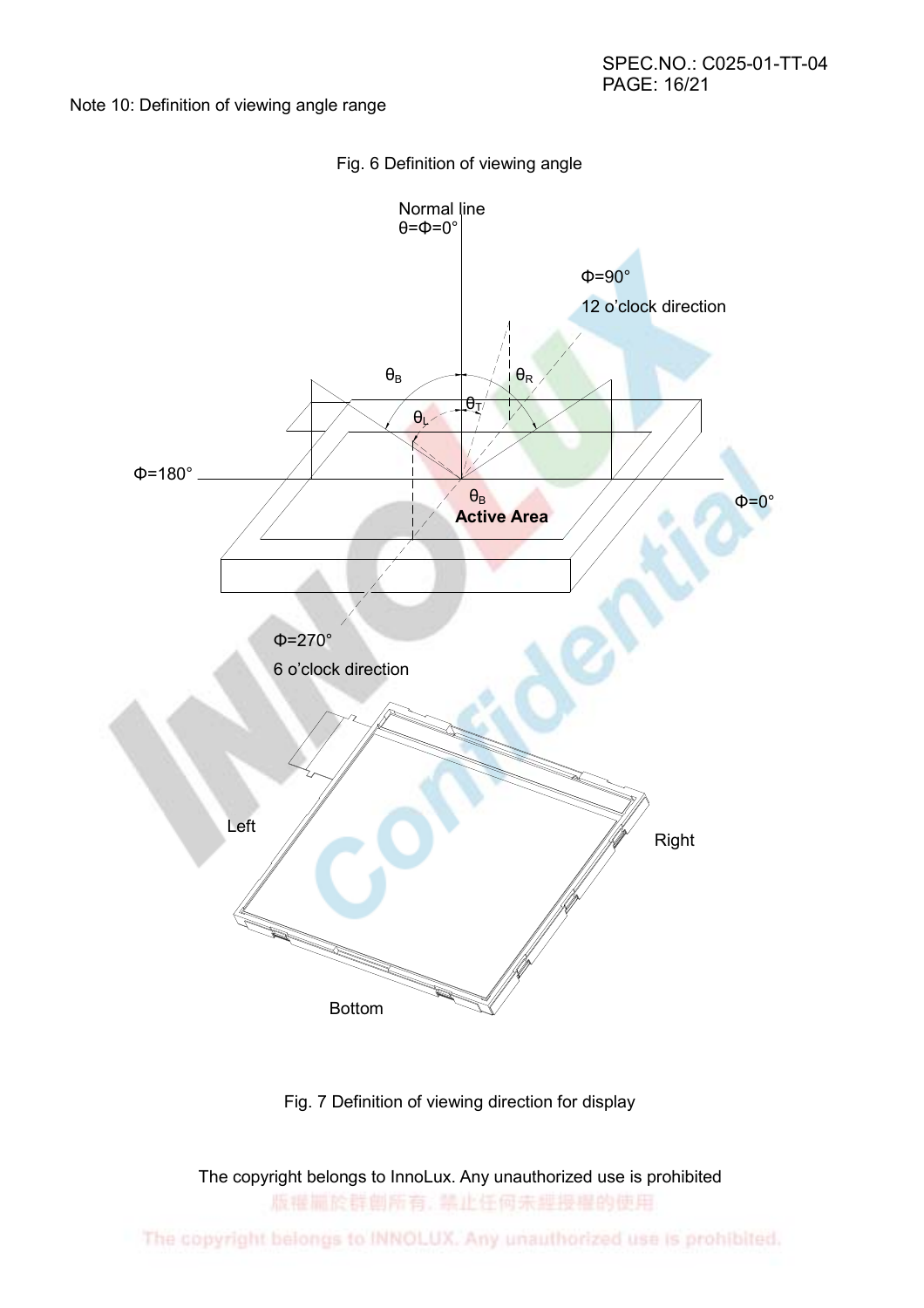### 6. Reliability Test Items

(Note1)

| <b>Test Items</b>                                  | <b>Test Conditions</b>                                                                                                                                |                                             |
|----------------------------------------------------|-------------------------------------------------------------------------------------------------------------------------------------------------------|---------------------------------------------|
| <b>High Temperature Storage</b>                    | +70 $\degree$ C ±3 $\degree$ C for 240 hours                                                                                                          | Note <sub>2</sub>                           |
| Low Temperature Storage                            | $-20^{\circ}$ C $\pm 3^{\circ}$ C for 240 hours                                                                                                       | Note <sub>2</sub>                           |
| <b>High Temperature</b><br>Operation               | +60 $\degree$ C ±3 $\degree$ C for 240 hours                                                                                                          | Note <sub>2</sub>                           |
| Low Temperature<br>Operation                       | $-10^{\circ}$ C $\pm 3^{\circ}$ C for 240 hours                                                                                                       | Note <sub>2</sub>                           |
| Operate at High<br><b>Temperature and Humidity</b> | +60°C $\pm$ 3°C, 90% $\pm$ 3%RH max. for 240 hours                                                                                                    | Note <sub>2</sub>                           |
| <b>Thermal Shock</b>                               | $-20^{\circ}$ (/0.5h ~ +70 $^{\circ}$ (/0.5h for a total 100 cycles,<br>Start with cold temp and end with high temp                                   | Note <sub>2</sub>                           |
| <b>Vibration Test</b>                              | Frequency range: 10~55Hz<br>Stoke:1.5mm<br>Sweep:10Hz~55Hz~10Hz<br>2 hours for each direction of X, Y, Z.<br>(6 hours for total)                      | <b>JIS C7021 A-10</b><br><b>Condition A</b> |
| <b>Mechanical Shock</b>                            | 100G 6ms, ±X, ±Y, ±Z 3 times for each<br>direction                                                                                                    | <b>JIS C7021 A-7</b><br><b>Condition C</b>  |
| Package Vibration Test                             | <b>Random Vibration:</b><br>$0.015G2/Hz$ from 5-200Hz, -6dB/Octave from<br>200-500Hz<br>2 hours for each direction of X. Y. Z.<br>(6 hours for total) | <b>IEC 68-34</b>                            |
| Package Drop Test                                  | Height:72cm(Weight ≤ 10kg);<br>60cm(Weight ≥ 10kg)<br>1 corner, 3 edges, 6 surfaces                                                                   | <b>JIS Z0202</b>                            |
| Electro Static Discharge                           | ± 2KV, Human Body Mode, 100pF/1500Ω,<br><b>LCM Power ON</b>                                                                                           |                                             |

Note1: In the standard condition, there shall be no practical problem that may affect the display function. After the reliability test, the product only guarantees operation, but doesn't guarantee all the cosmetic specification.

Note2: Before cosmetic and function tests , the product must have enough recovery time,at least 2 hours at room temperature.

The copyright belongs to InnoLux. Any unauthorized use is prohibited

版權圖於群劇所有, 禁止任何未經投權的使用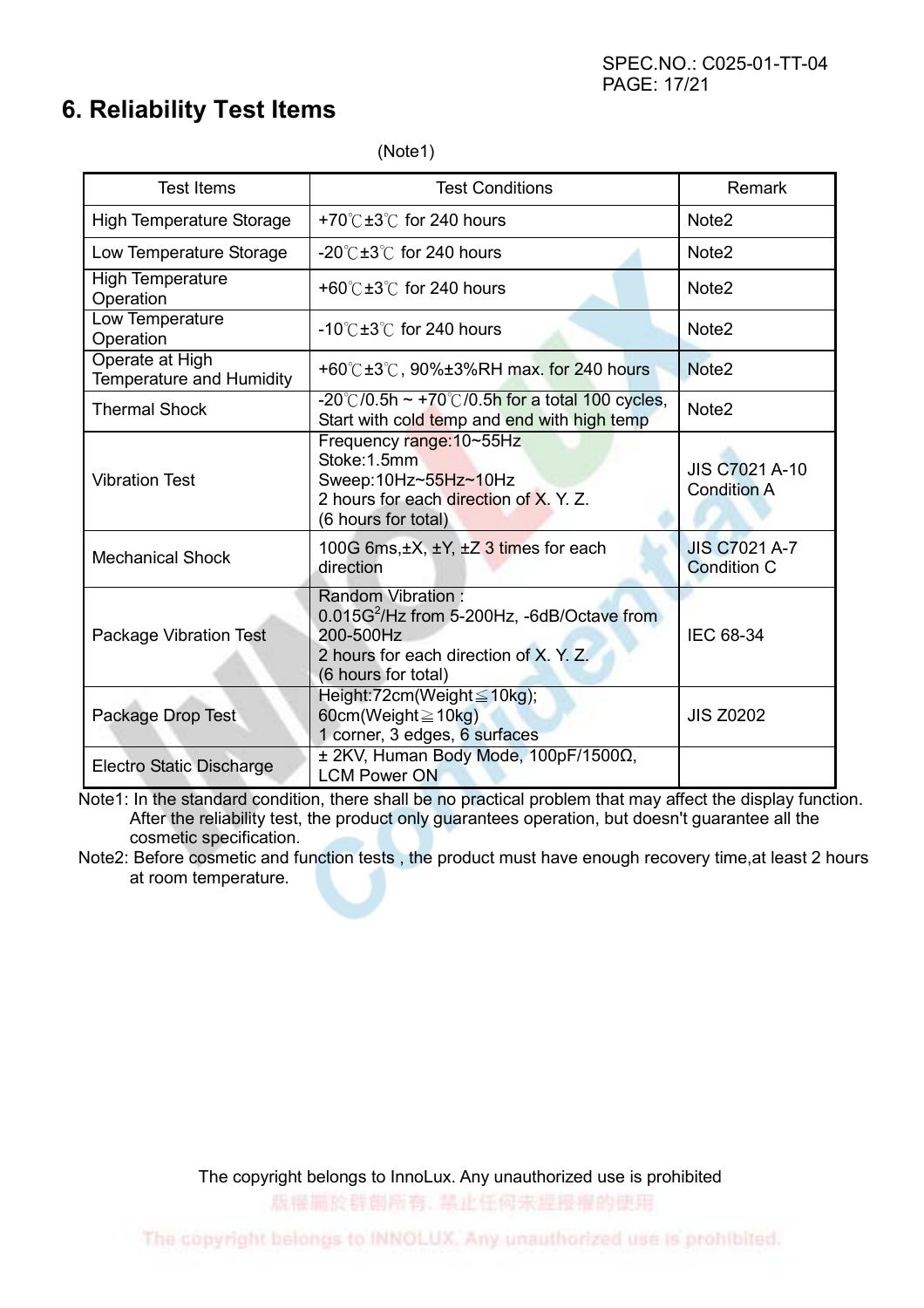## 7. Handling Precautions

### 7.1 Safety

7.1.1The liquid crystal in the LCD is poisonous. DO NOT put it in your mouth. If the liquid crystal touches your skin or clothes, wash it off immediately using soap and water.

### 7.2.Handling

- 7.2.1.The LCD panel is plate glass. DO NOT subject the panel to mechanical shock or to excessive force on its surface.
- 7.2.2.The polarizer attached to the display is very easy to damage, handle it with careful attention.
- 7.2.3.To avoid contamination on the display surface, DO NOT touches the display surface with bare hands.
- 7.2.4. Provide a space so that the LCD panel does not come into contact with other components.
- 7.2.5. To protect the LCD panel from external pressure, put covering glass (acrylic board or similar board) keeping appropriate gap between them.
- 7.2.6. Transparent electrodes may be disconnected if you use the LCD panel under environmental conditions where dew condensation occurs.
- 7.2.7.Property of semiconductor devices may be affected when they are exposed to light, possibly resulting in malfunctioning of the ICs.
- 7.2.8.To prevent such malfunctioning of the ICs, your design and mounting layout done are so that the IC is not exposed to light in actual use.

### 7.3.Static Electricity

- 7.3.1.Ground soldering iron tips, tools and testers when you operate.
- 7.3.2.Ground your body when handling the products.
- 7.3.3.DO NOT apply voltage to the input terminal without applying power supply.
- 7.3.4.DO NOT apply voltage which exceeds the absolute maximum rating.
- 7.3.5.Store the products in an anti-electrostatic container.

### 7.4.Storage

7.4.1. Store the products in a dark place at  $+25^{\circ}$   $\text{C}$  +10<sup>°</sup> $\text{C}$ , low humidity (65%RH or less).

7.4.2.DO NOT store the products in an atmosphere containing organic solvents or corrosive gases.

### 7.5.Cleaning

- 7.5.1DO NOT wipe the polarizer with dry cloth, as it might cause scratch.
- 7.5.2Wipe the polarizer with a soft cloth soaked with petroleum IPA, other chemical might damage.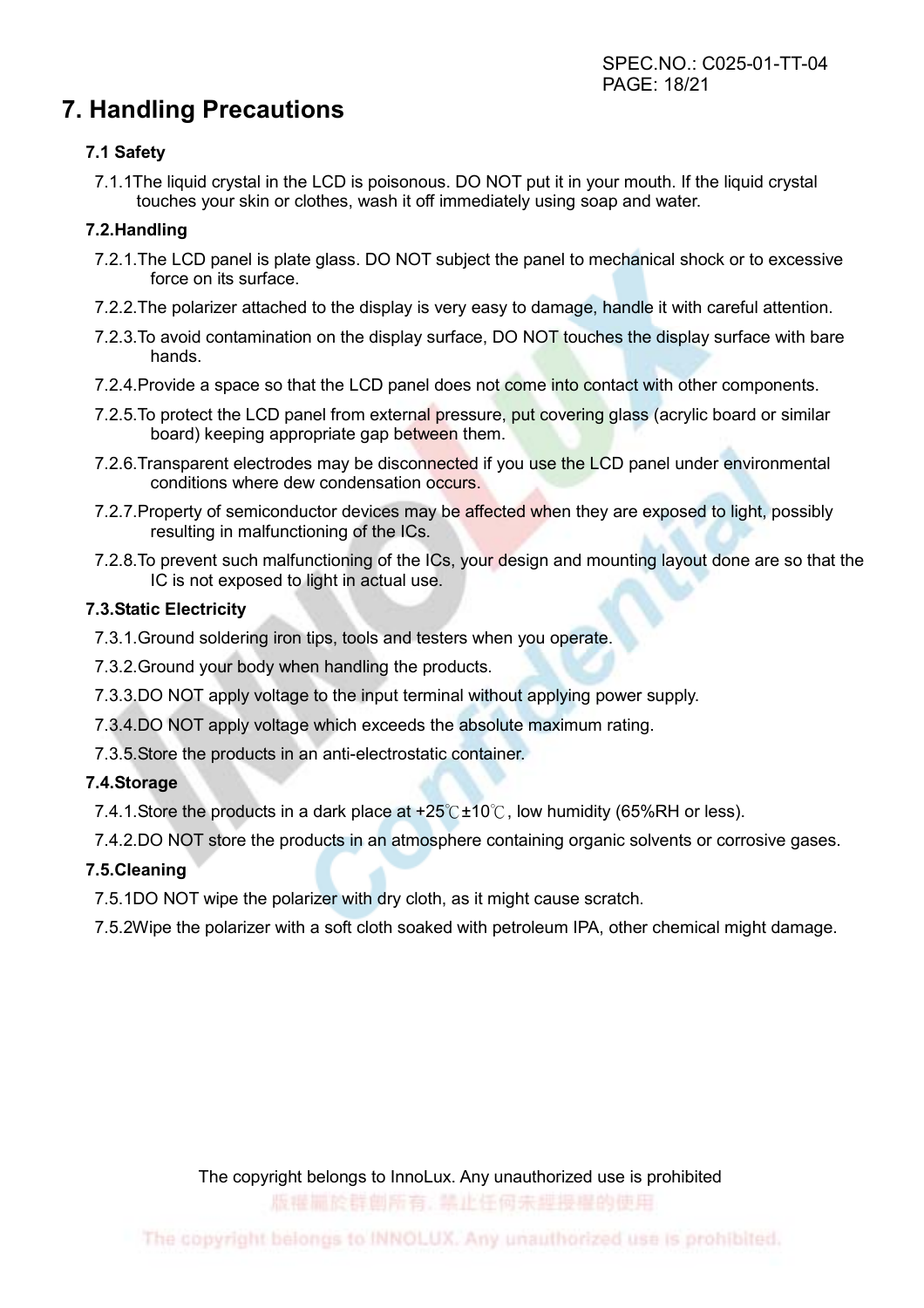SPEC.NO.: C025-01-TT-04 PAGE: 19/21

### 8 Mechanical Drawing



The copyright belongs to InnoLux. Any unauthorized use is prohibited

版權圖於群創所有, 禁止任何未經授權的使用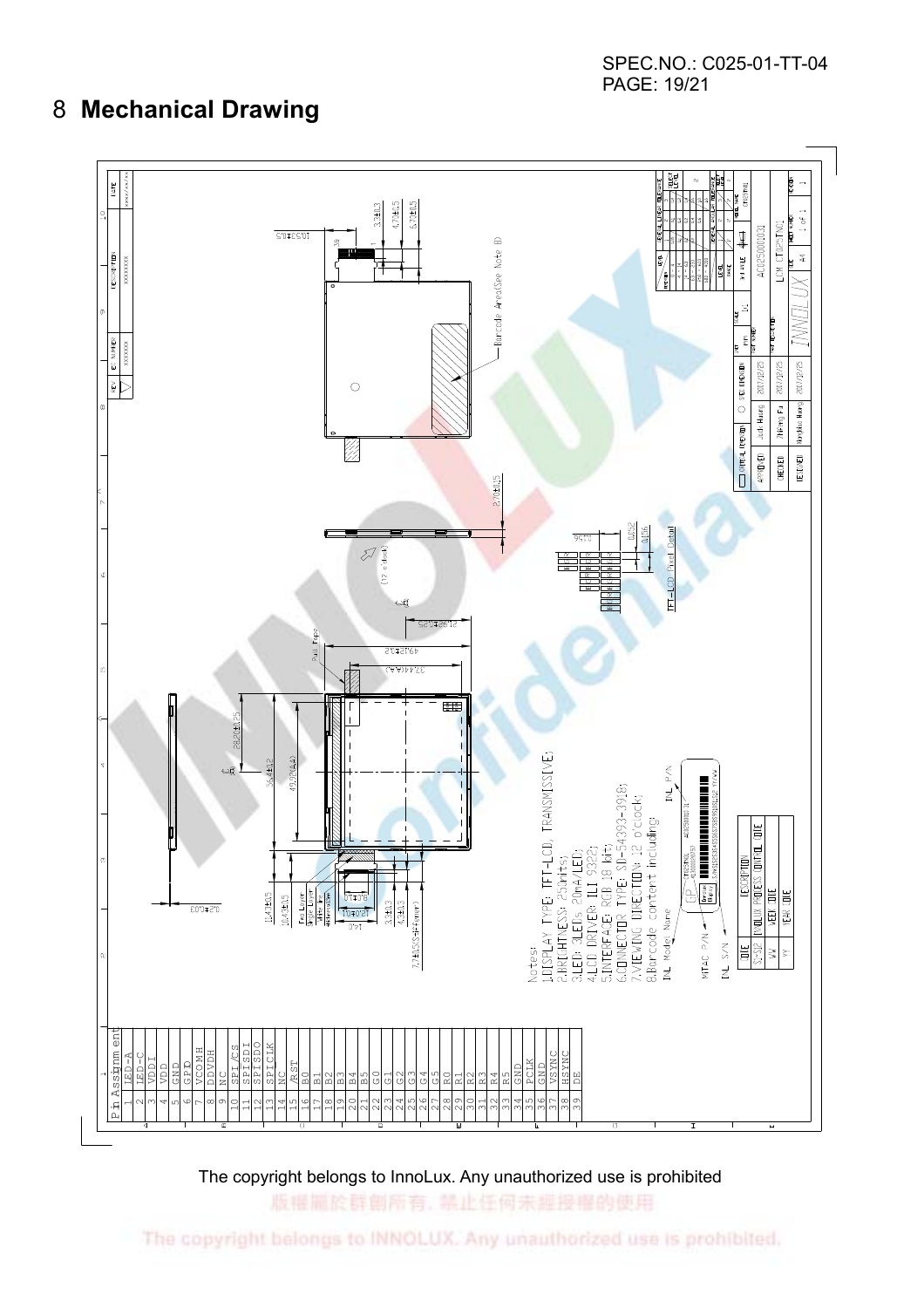### 9 Package Drawing

### 9.1.Packaging Material Table

Per Carton

| No | <b>Item</b>       | Model (Material) | Dimensions(mm) | Unit<br>Weight(Kg) | Quantity       | Remark      |
|----|-------------------|------------------|----------------|--------------------|----------------|-------------|
|    | <b>LCM</b> module | CT025TN01        | 56.4×49.12×2.7 | 0.015              | 480            |             |
| 2  | Tray              | <b>PE</b>        | 345×245×18     | 0.090              | 42             | Anti-static |
| 3  | Dust-Proof Bag    | <b>PE</b>        | 410×365×0.8    | 0.048              | 2              |             |
| 4  | Partition         | Corrugated Paper | 340×254×230    | 0.220              | $\overline{2}$ |             |
| 5  | Carton            | Corrugated Paper | 530×355×255    | 1.100              |                |             |
| 6  | Total weight      | 12.800kg±5%      |                |                    |                |             |

### 9.2.Packaging Quantity

(1) LCM quantity in per Tray: 12 pcs

(2) Total LCM quantity in per Carton: 2 set x 12pcs per tray x20 pcs tray =  $480$ pcs

The copyright belongs to InnoLux. Any unauthorized use is prohibited 版權圖於群創所有, 禁止任何未經授權的使用